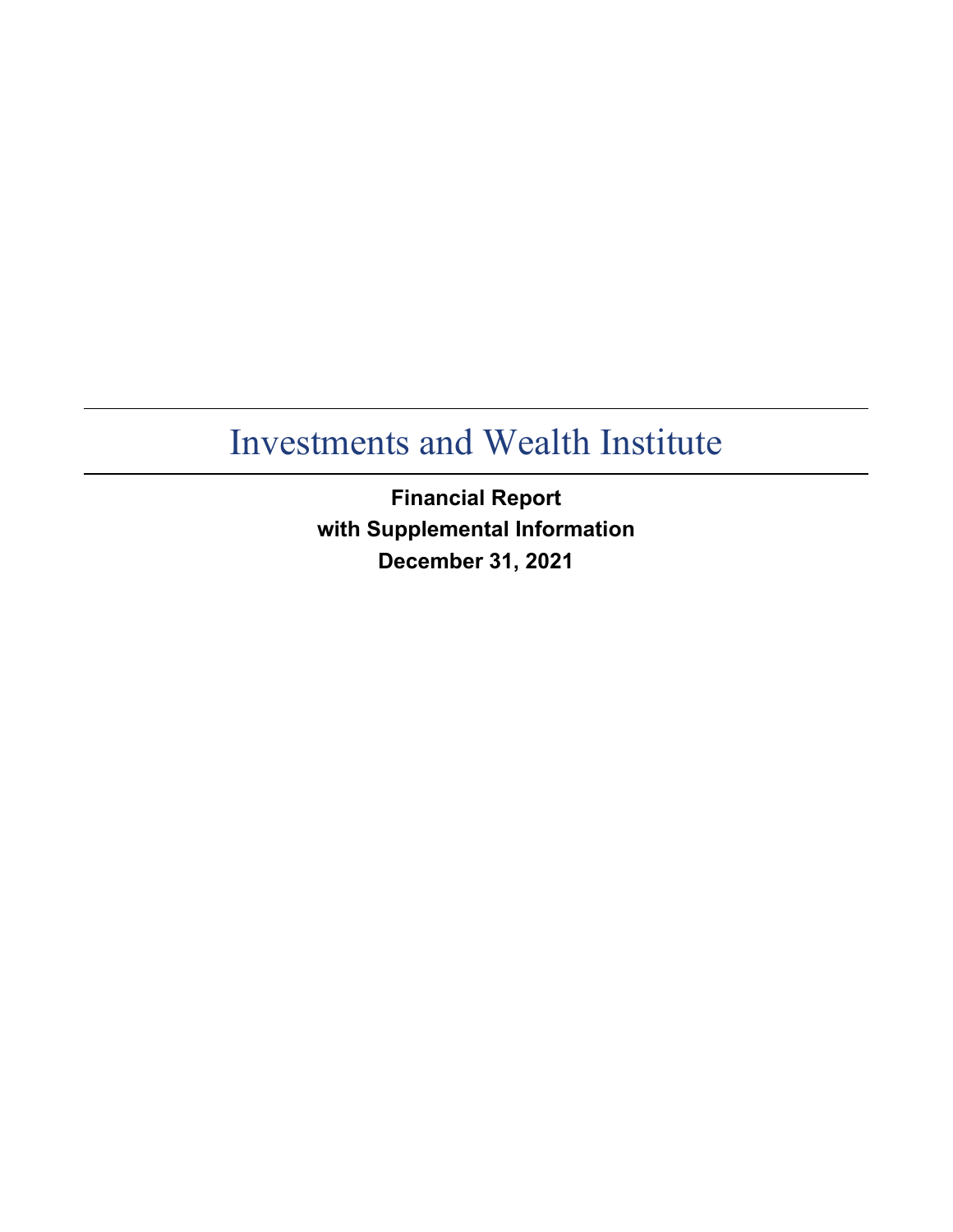## **Contents**

| <b>Independent Auditor's Report</b>                      | $1 - 2$  |  |  |  |
|----------------------------------------------------------|----------|--|--|--|
| <b>Financial Statements</b>                              |          |  |  |  |
| <b>Statement of Financial Position</b>                   | 3        |  |  |  |
| Statement of Activities and Changes in Net Assets        | 4        |  |  |  |
| <b>Statement of Functional Expenses</b>                  | $5-6$    |  |  |  |
| <b>Statement of Cash Flows</b>                           | 7        |  |  |  |
| Notes to Financial Statements                            | $8 - 16$ |  |  |  |
| Independent Auditor's Report on Supplemental Information |          |  |  |  |
| Schedule of Revenue and Expenses - Budget to Actual      | 18-19    |  |  |  |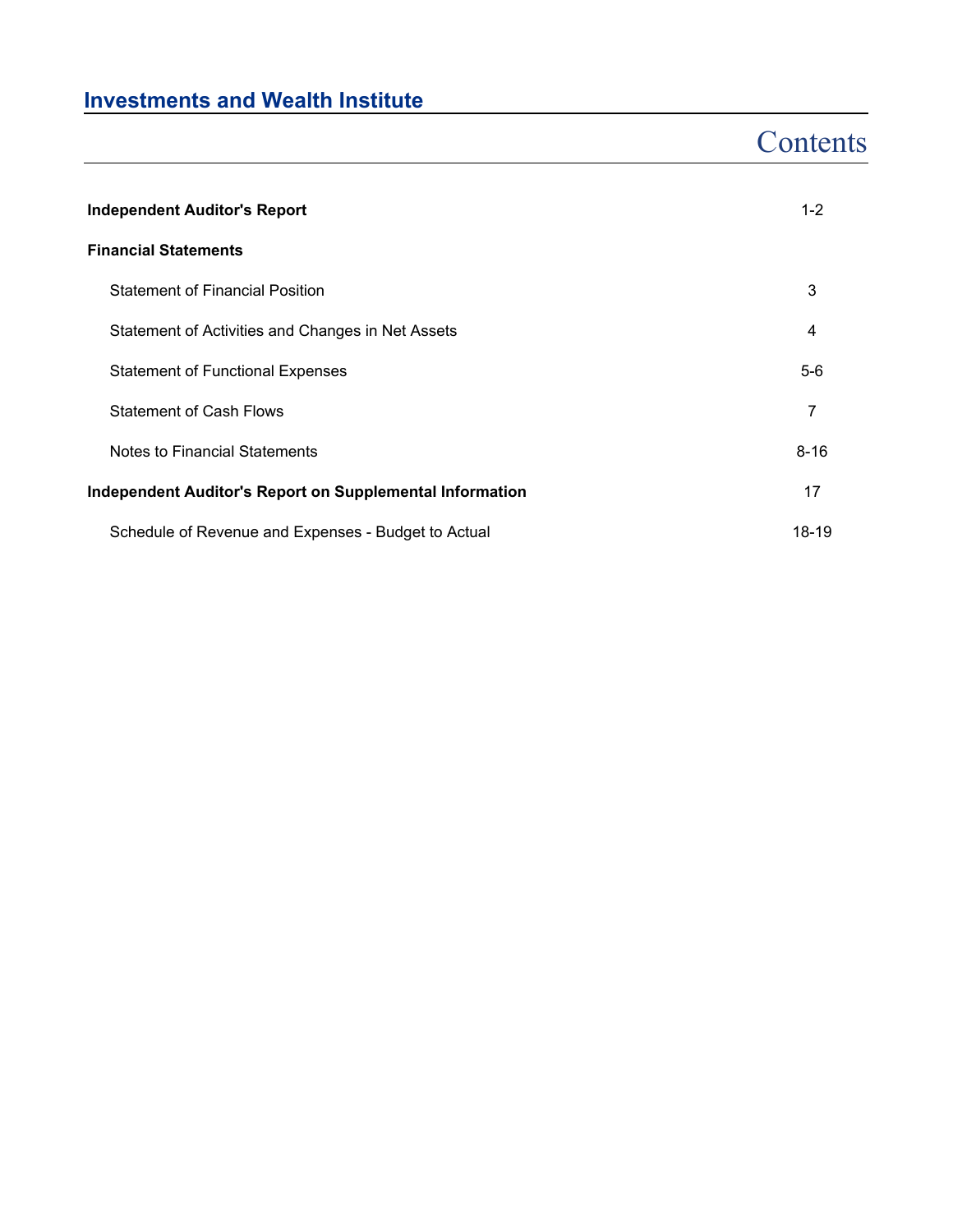

#### **Independent Auditor's Report**

To the Board of Directors Investments and Wealth Institute

#### *Opinion*

We have audited the financial statements of Investments and Wealth Institute (the "Institute"), which comprise the statements of financial position as of December 31, 2021 and 2020 and the related statements of activities and changes in net assets, functional expenses, and cash flows for the years then ended, and the related notes to the financial statements.

In our opinion, the accompanying financial statements present fairly, in all material respects, the financial position of the Institute as of December 31, 2021 and 2020 and the changes in its net assets and its cash flows for the years then ended in accordance with accounting principles generally accepted in the United States of America.

#### *Basis for Opinion*

We conducted our audits in accordance with auditing standards generally accepted in the United States of America (GAAS). Our responsibilities under those standards are further described in the *Auditor's Responsibilities for the Audits of the Financial Statements* section of our report. We are required to be independent of the Institute and to meet our ethical responsibilities in accordance with the relevant ethical requirements relating to our audits. We believe that the audit evidence we have obtained is sufficient and appropriate to provide a basis for our audit opinion.

#### *Responsibilities of Management for the Financial Statements*

Management is responsible for the preparation and fair presentation of the financial statements in accordance with accounting principles generally accepted in the United States of America and for the design, implementation, and maintenance of internal control relevant to the preparation and fair presentation of financial statements that are free from material misstatement, whether due to fraud or error.

In preparing the financial statements, management is required to evaluate whether there are conditions or events, considered in the aggregate, that raise substantial doubt about the Institute's ability to continue as a going concern within one year after the date that the financial statements are issued or available to be issued.

#### *Auditor's Responsibilities for the Audits of the Financial Statements*

Our objectives are to obtain reasonable assurance about whether the financial statements as a whole are free from material misstatement, whether due to fraud or error, and to issue an auditor's report that includes our opinion. Reasonable assurance is a high level of assurance but is not absolute assurance and, therefore, is not a guarantee that audits conducted in accordance with GAAS will always detect a material misstatement when it exists. The risk of not detecting a material misstatement resulting from fraud is higher than for one resulting from error, as fraud may involve collusion, forgery, intentional omissions, misrepresentations, or the override of internal control. Misstatements are considered material if there is a substantial likelihood that, individually or in the aggregate, they would influence the judgment made by a reasonable user based on the financial statements.

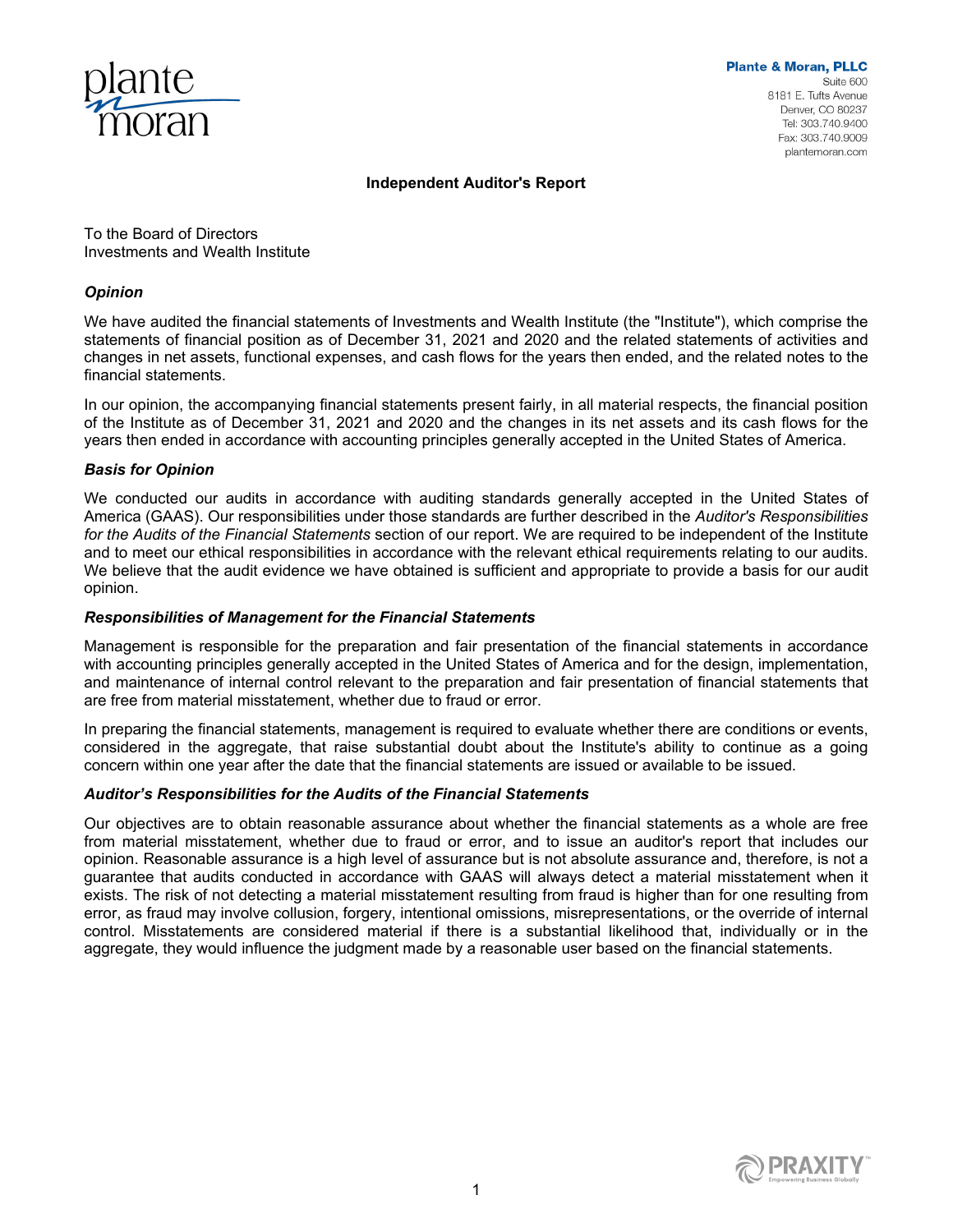To the Board of Directors Investments and Wealth Institute

In performing audits in accordance with GAAS, we:

- Exercise professional judgment and maintain professional skepticism throughout the audits.
- Identify and assess the risks of material misstatement of the financial statements, whether due to fraud or error, and design and perform audit procedures responsive to those risks. Such procedures include examining, on a test basis, evidence regarding the amounts and disclosures in the financial statements.
- Obtain an understanding of internal control relevant to the audits in order to design audit procedures that are appropriate in the circumstances but not for the purpose of expressing an opinion on the effectiveness of the Institute's internal control. Accordingly, no such opinion is expressed.
- Evaluate the appropriateness of accounting policies used and the reasonableness of significant accounting estimates made by management, as well as evaluate the overall presentation of the financial statements.
- Conclude whether, in our judgment, there are conditions or events, considered in the aggregate, that raise substantial doubt about the Institute's ability to continue as a going concern for a reasonable period of time.

We are required to communicate with those charged with governance regarding, among other matters, the planned scope and timing of the audits, significant audit findings, and certain internal control-related matters that we identified during the audits.

Plante & Moran, PLLC

April 26, 2022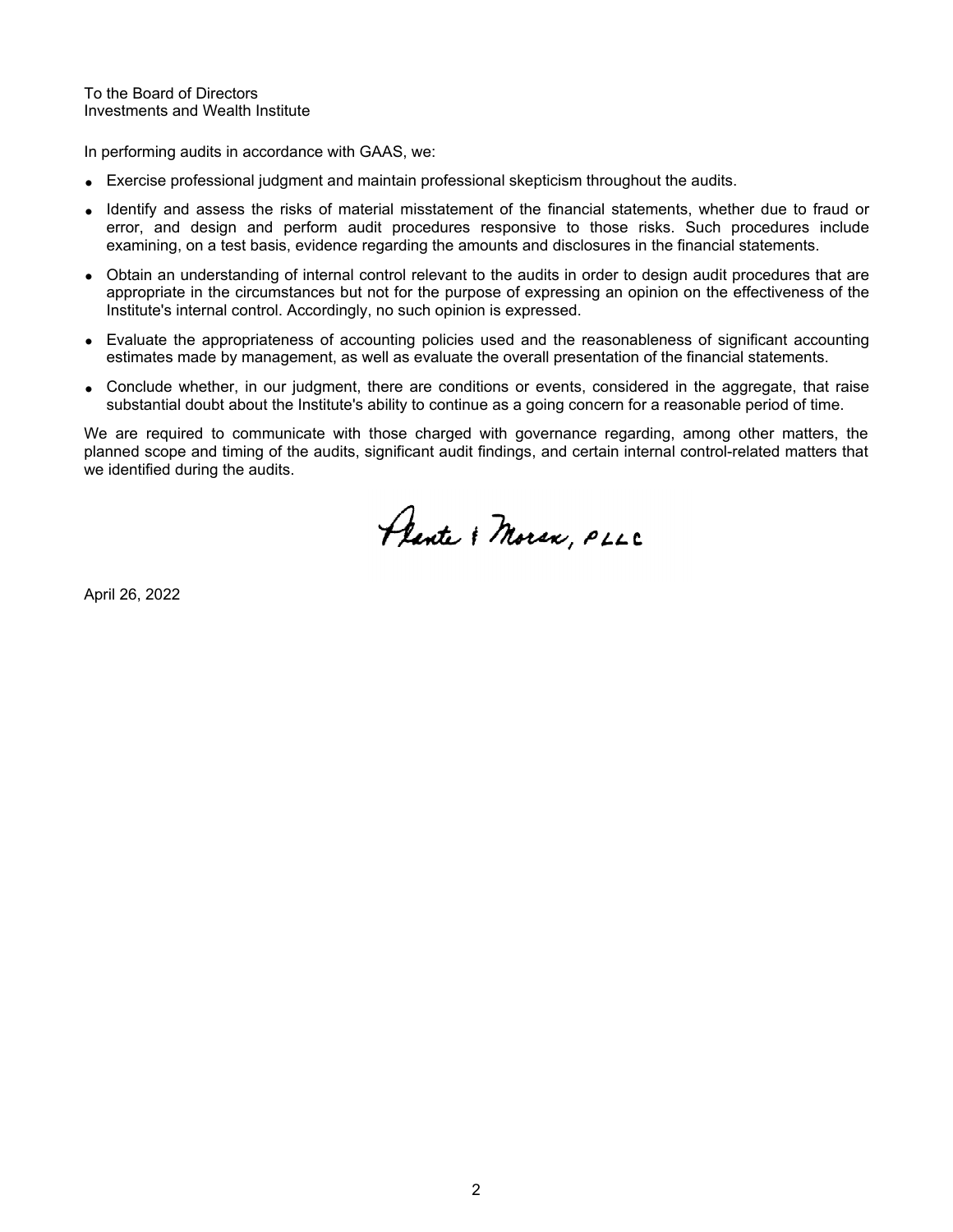# Statement of Financial Position

### **December 31, 2021 and 2020**

|                                                                                                  | 2021                                      | 2020                             |
|--------------------------------------------------------------------------------------------------|-------------------------------------------|----------------------------------|
| <b>Assets</b>                                                                                    |                                           |                                  |
| <b>Current Assets</b><br>Cash and cash equivalents<br>Accounts receivable<br>Prepaid expenses    | \$<br>6,187,412 \$<br>47,919<br>1,406,069 | 4,221,154<br>81,639<br>1,151,837 |
| Total current assets                                                                             | 7,641,400                                 | 5,454,630                        |
| <b>Investments</b>                                                                               | 21,417,920                                | 20,605,088                       |
| <b>Development Costs - Net</b>                                                                   | 889,536                                   | 806,195                          |
| <b>Property and Equipment - Net</b>                                                              | 225,747                                   | 134,555                          |
| <b>Other Assets</b>                                                                              | 18,000                                    | 18,000                           |
| <b>Total assets</b>                                                                              | 30,192,603 \$                             | 27,018,468                       |
| <b>Liabilities and Net Assets</b>                                                                |                                           |                                  |
| <b>Current Liabilities</b><br>Accounts payable<br><b>Accrued liabilities</b><br>Deferred revenue | \$<br>745,807 \$<br>818,418<br>8,155,115  | 710,511<br>568,506<br>7,145,251  |
| <b>Total current liabilities</b>                                                                 | 9,719,340                                 | 8,424,268                        |
| <b>Deferred Rent</b>                                                                             | 6,831                                     | 47,811                           |
| <b>Total liabilities</b>                                                                         | 9,726,171                                 | 8,472,079                        |
| <b>Net Assets - Without donor restrictions</b>                                                   | 20,466,432                                | 18,546,389                       |
| Total liabilities and net assets                                                                 | 30,192,603 \$                             | 27,018,468                       |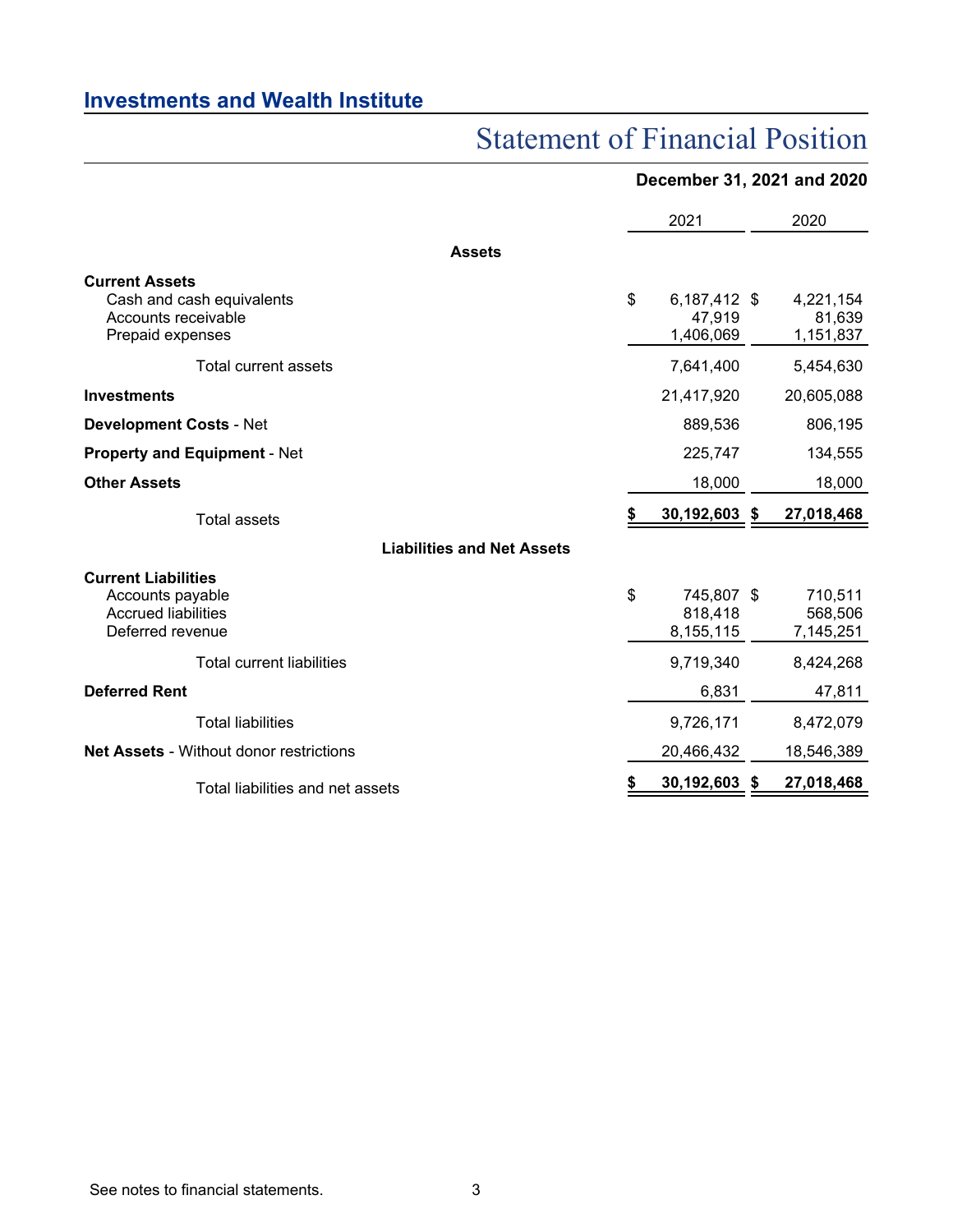# Statement of Activities and Changes in Net Assets

|                                                                                                                                            | 2021                                       | 2020                                |
|--------------------------------------------------------------------------------------------------------------------------------------------|--------------------------------------------|-------------------------------------|
| <b>Changes in Net Assets without Donor Restrictions</b><br>Revenue, gains, and other support:<br>Certification<br>Professional development | \$<br>6,245,769 \$<br>2,930,715            | 5,307,328<br>3,468,565              |
| Membership                                                                                                                                 | 3,368,504                                  | 3,782,181                           |
| Total revenue, gains, and other support                                                                                                    | 12,544,988                                 | 12,558,074                          |
| Expenses:<br>Program services:<br>Certification<br>Professional development<br>Membership                                                  | 4,668,304<br>2,358,717<br>1,373,870        | 4,100,647<br>2,644,682<br>1,292,834 |
| Total program services                                                                                                                     | 8,400,891                                  | 8,038,163                           |
| Support services:<br>Management and general<br>Membership development<br>Certification growth strategy<br>Technology growth strategy       | 2,886,403<br>678,297<br>891,994<br>318,034 | 2,562,590<br>690,330<br>621,329     |
| Total support services                                                                                                                     | 4,774,728                                  | 3,874,249                           |
| Total expenses                                                                                                                             | 13,175,619                                 | 11,912,412                          |
| (Decrease) Increase in Net Assets without Donor Restrictions - Before<br>nonoperating income                                               | (630, 631)                                 | 645,662                             |
| Nonoperating Income - Investment return                                                                                                    | 2,550,674                                  | 2,574,818                           |
| <b>Increase in Net Assets</b>                                                                                                              | 1,920,043                                  | 3,220,480                           |
| Net Assets - Beginning of year                                                                                                             | 18,546,389                                 | 15,325,909                          |
| Net Assets - End of year                                                                                                                   | \$<br>20,466,432                           | \$<br>18,546,389                    |

### **Years Ended December 31, 2021 and 2020**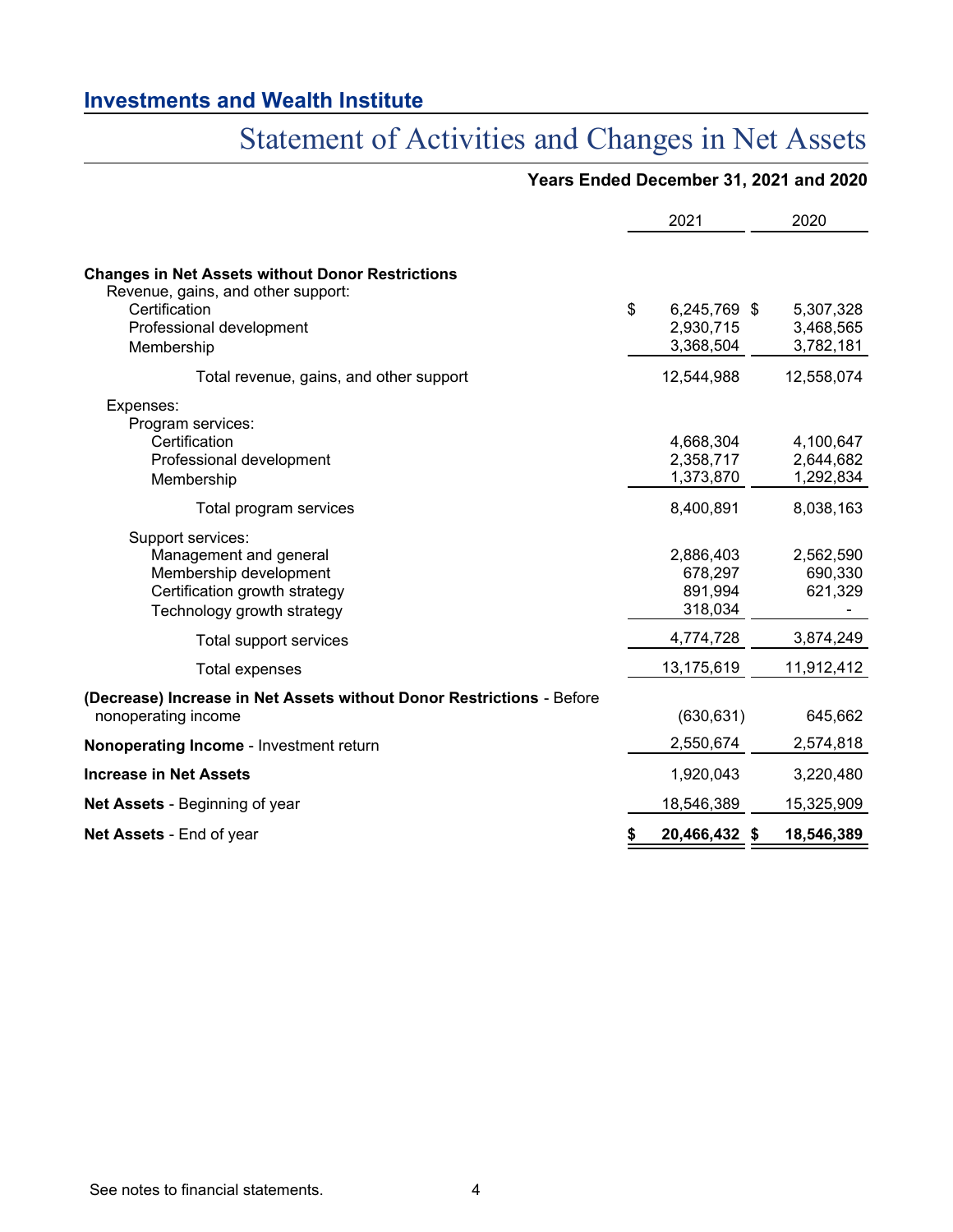# Statement of Functional Expenses

## **Year Ended December 31, 2021**

|                                                                            |                    | Program Services            |            |      |              |                           |                       |      | <b>Support Services</b>                 |      |                                      |              |     |            |
|----------------------------------------------------------------------------|--------------------|-----------------------------|------------|------|--------------|---------------------------|-----------------------|------|-----------------------------------------|------|--------------------------------------|--------------|-----|------------|
|                                                                            | Certification      | Professional<br>Development | Membership |      | Total        | Management<br>and General | Member<br>Development |      | Certification<br><b>Growth Strategy</b> |      | Technology<br><b>Growth Strategy</b> | Total        |     | Total      |
| Wages                                                                      | \$<br>1,175,318 \$ | 966,369 \$                  | 598,723 \$ |      | 2,740,410 \$ | 1,394,128 \$              | 252,266 \$            |      | 66,002 \$                               |      | 125,416 \$                           | 1,837,812 \$ |     | 4,578,222  |
| Benefits and payroll taxes                                                 | 332,217            | 272,422                     | 168,739    |      | 773,378      | 395,877                   | 71,453                |      | 19,723                                  |      | 36,115                               | 523,168      |     | 1,296,546  |
| Conference, meeting, and travel costs<br>Marketing, promotions, and public | 60,900             | 231,172                     | 5,299      |      | 297,371      | 59,363                    | 10,934                |      | 22,485                                  |      |                                      | 92,782       |     | 390,153    |
| relations                                                                  | 241,024            | 203,533                     | 95,799     |      | 540,356      |                           | 253,652               |      | 254,783                                 |      |                                      | 508,435      |     | 1,048,791  |
| Professional consulting and outside                                        |                    |                             |            |      |              |                           |                       |      |                                         |      |                                      |              |     |            |
| service agreements                                                         | 2,314,473          | 351,624                     | 45,800     |      | 2,711,897    | 428,660                   | 30,878                |      | 294,706                                 |      | 156,140                              | 910,384      |     | 3,622,281  |
| Telephone                                                                  | 9,991              | 6,312                       | 4,940      |      | 21,243       | 4,540                     | 1,272                 |      |                                         |      |                                      | 5,812        |     | 27,055     |
| Printing supplies, textbooks, and                                          |                    |                             |            |      |              |                           |                       |      |                                         |      |                                      |              |     |            |
| other                                                                      | 43,201             | 70,609                      |            |      | 113,810      |                           | 3,459                 |      |                                         |      |                                      | 3,459        |     | 117,269    |
| Publication production costs                                               |                    |                             | 251,821    |      | 251,821      |                           |                       |      | 173                                     |      |                                      | 173          |     | 251,994    |
| Insurance                                                                  | 18,030             | 11,390                      | 8,915      |      | 38,335       | 8,192                     | 2,295                 |      |                                         |      |                                      | 10,487       |     | 48,822     |
| Computer and IT expenses                                                   | 77,679             | 49,073                      | 38,408     |      | 165,160      | 35,295                    | 9,886                 |      |                                         |      | -                                    | 45,181       |     | 210,341    |
| Credit card, bank, and other fees                                          |                    |                             |            |      |              | 338,365                   |                       |      |                                         |      | -                                    | 338,365      |     | 338,365    |
| Occupancy costs                                                            | 20,341             | 12,851                      | 10,057     |      | 43,249       | 9,241                     | 2,588                 |      |                                         |      | $\overline{\phantom{a}}$             | 11,829       |     | 55,078     |
| Rent                                                                       | 148,903            | 94,067                      | 73,625     |      | 316,595      | 67,658                    | 18,951                |      |                                         |      | ٠                                    | 86,609       |     | 403,204    |
| Depreciation and amortization                                              | 181,595            | 73,171                      | 57,270     |      | 312,036      | 52,628                    | 14,746                |      |                                         |      | ٠                                    | 67,374       |     | 379,410    |
| Development costs impairment                                               | 4,000              |                             |            |      | 4,000        |                           |                       |      |                                         |      |                                      |              |     | 4,000      |
| Miscellaneous                                                              | 40,632             | 16,124                      | 14,474     |      | 71,230       | 92,456                    | 5,917                 |      | 234,122                                 |      | 363                                  | 332,858      |     | 404,088    |
| Total functional expenses                                                  | 4,668,304 \$       | 2,358,717 \$                | 1,373,870  | - 55 | 8,400,891 \$ | 2,886,403 \$              | 678,297               | - 55 | 891,994                                 | - 55 | 318,034 \$                           | 4,774,728    | - 5 | 13,175,619 |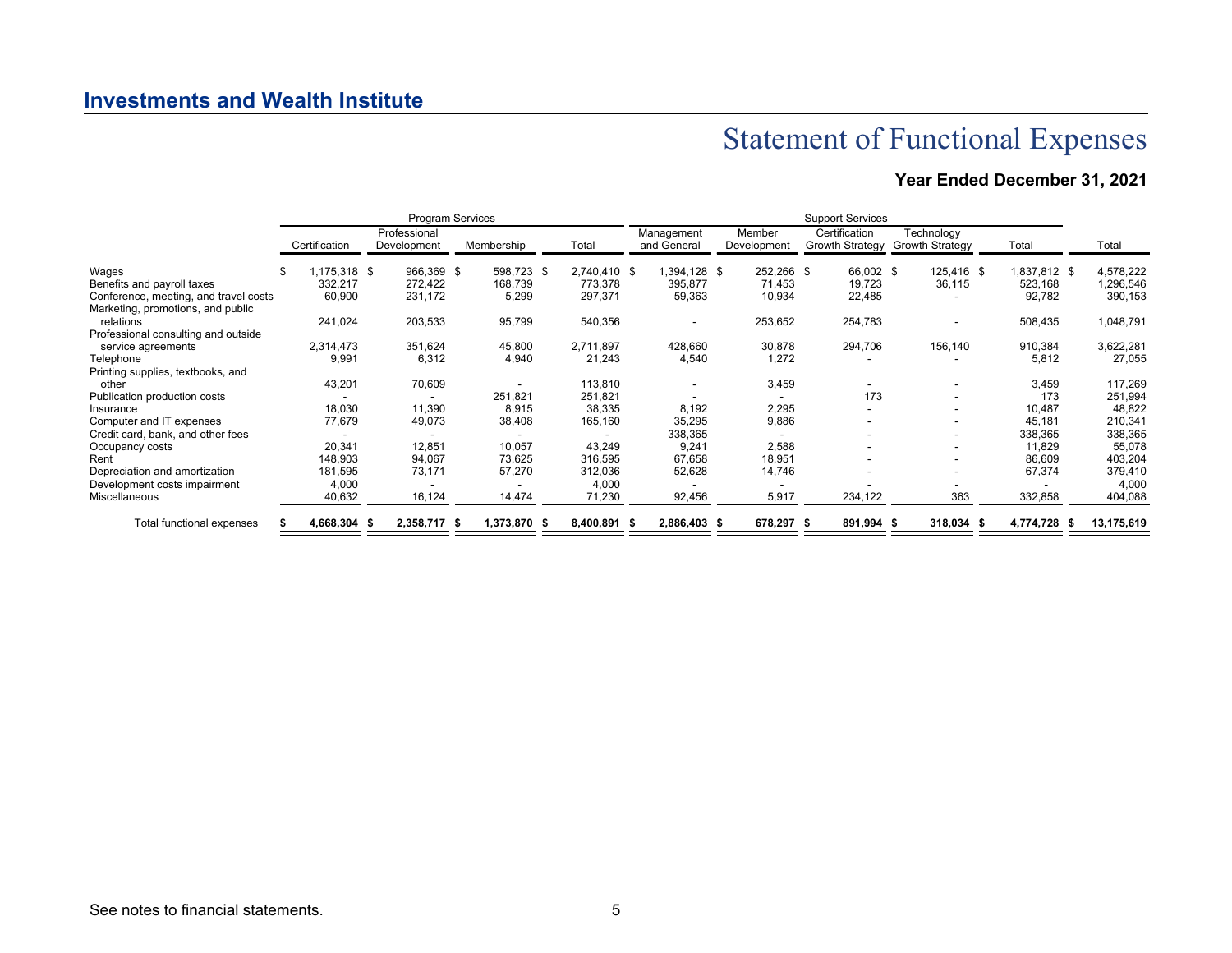# Statement of Functional Expenses

### **Year Ended December 31, 2020**

|                                             |               | <b>Program Services</b> |             |              | <b>Support Services</b> |              |             |                        |               |       |              |       |            |  |  |  |  |  |  |
|---------------------------------------------|---------------|-------------------------|-------------|--------------|-------------------------|--------------|-------------|------------------------|---------------|-------|--------------|-------|------------|--|--|--|--|--|--|
|                                             |               | Professional            |             |              |                         | Management   | Member      |                        | Certification |       |              |       |            |  |  |  |  |  |  |
|                                             | Certification | Development             | Membership  | Total        |                         | and General  | Development | <b>Growth Strategy</b> |               | Total |              | Total |            |  |  |  |  |  |  |
| Wages                                       | 1,062,146 \$  | 914,792 \$              | 508,360 \$  | 2,485,298 \$ |                         | 1,280,426 \$ | 290,363 \$  |                        | 48,087 \$     |       | 1,618,876 \$ |       | 4,104,174  |  |  |  |  |  |  |
| Benefits and payroll taxes                  | 318,574       | 278,343                 | 153,591     | 750,508      |                         | 384,980      | 87,559      |                        | 27,268        |       | 499,807      |       | 1,250,315  |  |  |  |  |  |  |
| Conference, meeting, and travel costs       | 5,701         | 528,808                 | 3,011       | 537,520      |                         | 24,794       | 28,219      |                        | 27,925        |       | 80,938       |       | 618,458    |  |  |  |  |  |  |
| Marketing, promotions, and public relations | 87,876        | 197,451                 | 103,605     | 388,932      |                         |              | 145,557     |                        | 81,547        |       | 227,104      |       | 616,036    |  |  |  |  |  |  |
| Professional consulting and outside service |               |                         |             |              |                         |              |             |                        |               |       |              |       |            |  |  |  |  |  |  |
| agreements                                  | 2,052,254     | 249,272                 | 48,188      | 2,349,714    |                         | 314,300      | 78,606      |                        | 269,448       |       | 662,354      |       | 3,012,068  |  |  |  |  |  |  |
| Telephone                                   | 9,679         | 7,919                   | 4,911       | 22,509       |                         | 4,740        | 1,135       |                        |               |       | 5,875        |       | 28,384     |  |  |  |  |  |  |
| Printing supplies, textbooks, and other     | 86,676        | 145,810                 |             | 232,486      |                         |              | 156         |                        |               |       | 156          |       | 232,642    |  |  |  |  |  |  |
| Publication production costs                |               |                         | 289,443     | 289,443      |                         |              |             |                        | 62,652        |       | 62,652       |       | 352,095    |  |  |  |  |  |  |
| Insurance                                   | 20,828        | 17,042                  | 10,567      | 48,437       |                         | 10,200       | 2,443       |                        |               |       | 12,643       |       | 61,080     |  |  |  |  |  |  |
| Computer and IT expenses                    | 63,732        | 52,145                  | 32,333      | 148,210      |                         | 31,212       | 7,476       |                        |               |       | 38,688       |       | 186,898    |  |  |  |  |  |  |
| Credit card, bank, and other fees           |               |                         |             |              |                         | 331,356      |             |                        |               |       | 331,356      |       | 331,356    |  |  |  |  |  |  |
| Occupancy costs                             | 15,769        | 12,903                  | 8,000       | 36,672       |                         | 7,723        | 1,850       |                        |               |       | 9,573        |       | 46,245     |  |  |  |  |  |  |
| Rent                                        | 138,396       | 113,233                 | 70,213      | 321,842      |                         | 67,777       | 16,234      |                        |               |       | 84,011       |       | 405,853    |  |  |  |  |  |  |
| Depreciation and amortization               | 175,330       | 79,098                  | 49,047      | 303,475      |                         | 47,346       | 11,340      |                        |               |       | 58,686       |       | 362,161    |  |  |  |  |  |  |
| Development costs impairment                | 28,667        |                         |             | 28,667       |                         |              |             |                        |               |       |              |       | 28,667     |  |  |  |  |  |  |
| Miscellaneous                               | 35,019        | 47,866                  | 11,565      | 94,450       |                         | 57,736       | 19,392      |                        | 104,402       |       | 181,530      |       | 275,980    |  |  |  |  |  |  |
| Total functional expenses                   | 4,100,647 \$  | 2,644,682 \$            | 1,292,834\$ | 8,038,163 \$ |                         | 2,562,590 \$ | 690,330 \$  |                        | 621,329       | - 55  | 3,874,249 \$ |       | 11,912,412 |  |  |  |  |  |  |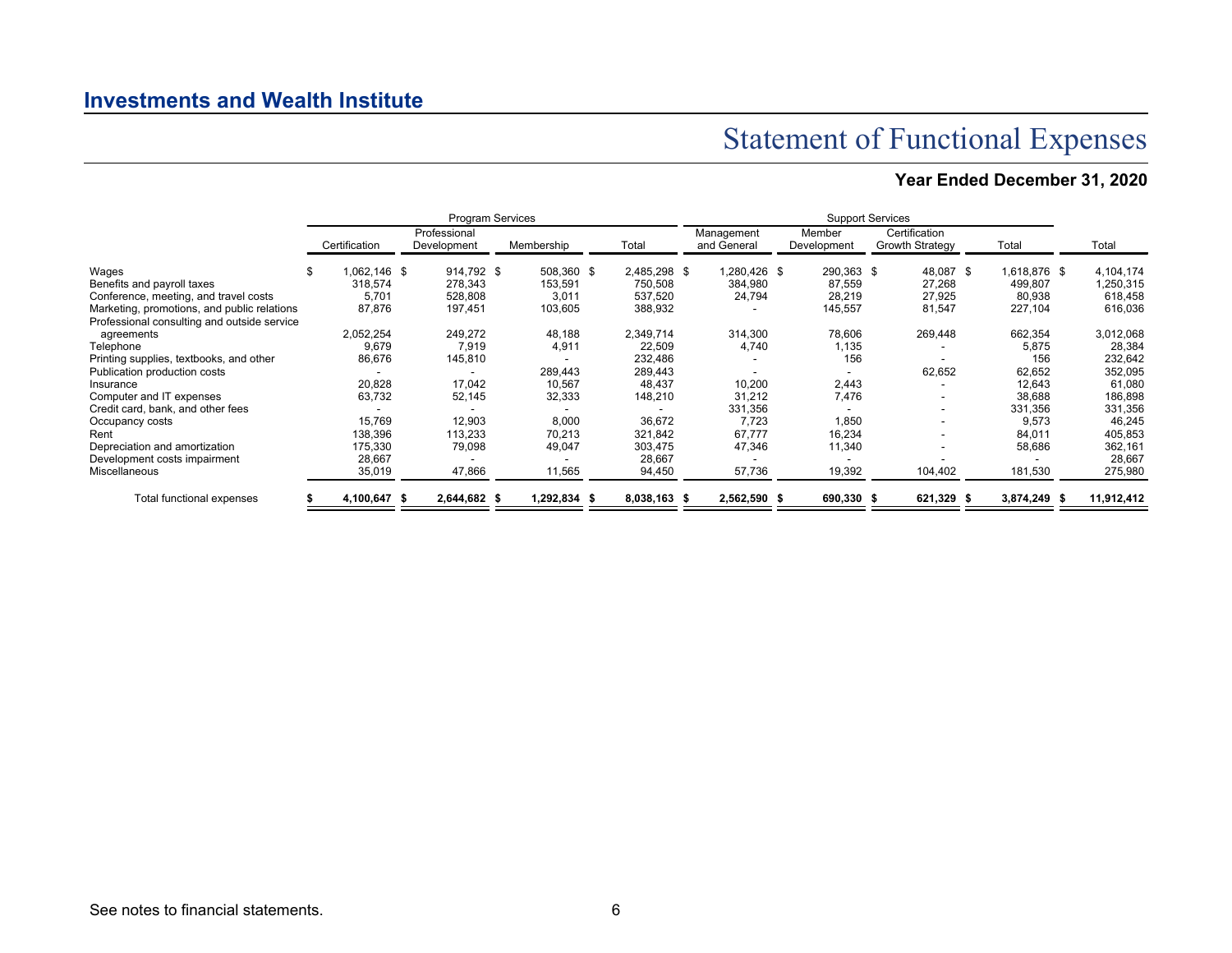## Statement of Cash Flows

### **Years Ended December 31, 2021 and 2020**

|                                                                                                                                      | 2021               | 2020          |
|--------------------------------------------------------------------------------------------------------------------------------------|--------------------|---------------|
| <b>Cash Flows from Operating Activities</b>                                                                                          |                    |               |
| Change in net assets<br>Adjustments to reconcile change in net assets to net cash and cash<br>equivalents from operating activities: | \$<br>1,920,043 \$ | 3,220,480     |
| Depreciation and amortization                                                                                                        | 379,410            | 362,161       |
| Realized and unrealized gains                                                                                                        | (1,819,654)        | (2, 101, 440) |
| Deferred rent                                                                                                                        | (40, 980)          | (40, 981)     |
| Impairment of development costs                                                                                                      | 4,000              | 28,667        |
| Changes in operating assets and liabilities that provided (used) cash<br>and cash equivalents:                                       |                    |               |
| Accounts receivable                                                                                                                  | 33,720             | 4,580         |
| Prepaid expenses                                                                                                                     | (254, 232)         | (82, 952)     |
| Publications inventory and other assets                                                                                              |                    | 36,830        |
| Accounts payable                                                                                                                     | 35,296             | 166,414       |
| <b>Accrued liabilities</b>                                                                                                           | 249,912            | (53,016)      |
| Deferred revenue                                                                                                                     | 1,009,864          | 108,068       |
| Net cash and cash equivalents provided by operating                                                                                  |                    |               |
| activities                                                                                                                           | 1,517,379          | 1,648,811     |
| <b>Cash Flows from Investing Activities</b>                                                                                          |                    |               |
| Proceeds from sale of investments                                                                                                    | 1,830,000          | 1,005,956     |
| Purchases of investments                                                                                                             | (823, 178)         | (468, 360)    |
| Purchase of property and equipment                                                                                                   | (203, 975)         | (35, 274)     |
| Acquisition of development costs                                                                                                     | (353,968)          | (127, 833)    |
| Net cash and cash equivalents provided by investing                                                                                  |                    |               |
| activities                                                                                                                           | 448,879            | 374,489       |
| Net Increase in Cash and Cash Equivalents                                                                                            | 1,966,258          | 2,023,300     |
| Cash and Cash Equivalents - Beginning of year                                                                                        | 4,221,154          | 2,197,854     |
| Cash and Cash Equivalents - End of year                                                                                              | \$<br>6,187,412 \$ | 4,221,154     |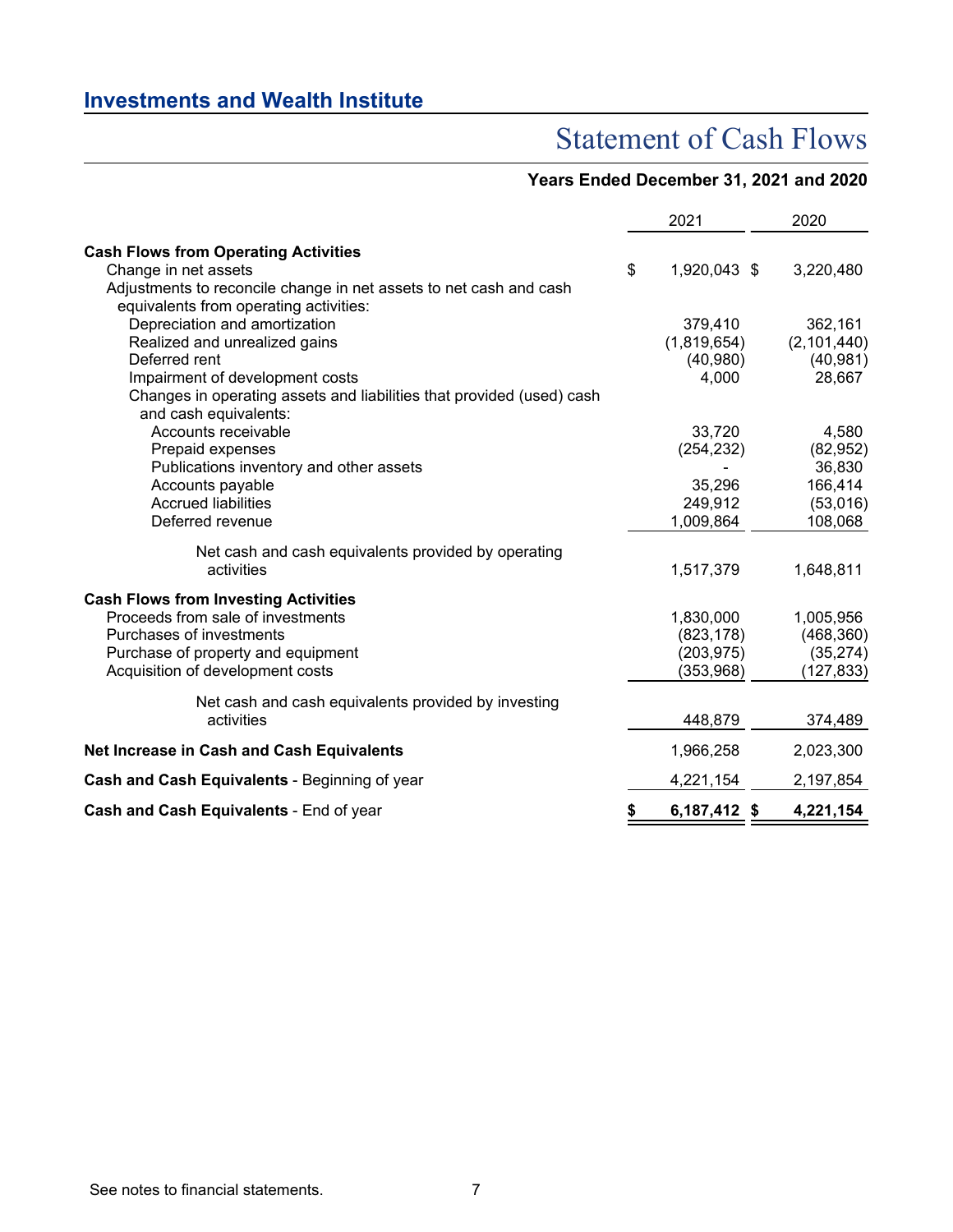#### **December 31, 2021 and 2020**

### **Note 1 - Nature of Business**

Investments and Wealth Institute (the "Institute") is a membership organization for investment professionals. The Institute was established in 1985 to deliver premier investment consulting and wealth management credentials and world-class educational offerings. The Institute also provides forums (conferences) for ongoing education and information sharing among its members.

In 2017, the Institute changed its name from Investment Management Consultants Association, Inc. to Investments and Wealth Institute. The Institute is a service mark of Investment Management Consultants Association, Inc. dba Investments and Wealth Institute.

The Institute is governed by a volunteer board of directors (the "Board") of 13 elected members with a chair, vice chair, secretary, and treasurer. There are also numerous volunteer committees through which membership/designation policies and procedures are discussed and cleared. The Board meets several times a year in person or by teleconference; most of the committees meet by teleconference over the course of the year.

Organizationally, the Institute is a 501(c)(6) membership organization; this means the Institute is a taxexempt organization, as authorized by the Internal Revenue Service (IRS). In addition to providing the membership services and educational conferences to its members, the Institute supports three highly prestigious designations in the investment consulting field: certified investment management analyst (CIMA), certified private wealth advisor (CPWA), and retirement management analyst (RMA).

### **Note 2 - Significant Accounting Policies**

#### *Classification of Net Assets*

Net assets of the Institute are classified based on the presence or absence of donor-imposed restrictions.

Net assets without donor restrictions: Net assets that are not subject to donor-imposed restrictions and may be expended for any purpose in performing the primary objectives of the Institute.

Net assets with donor restrictions: Net assets subject to stipulations imposed by donors and grantors. The Institute did not have any donor-restricted net assets at December 31, 2021 or 2020.

#### *Cash Equivalents*

The Institute considers all highly liquid investments with an original maturity of three months or less that are not held by investment managers as part of an investment portfolio to be cash equivalents. The Institute continually monitors its position with, and the credit quality of, the financial institutions with which it invests.

#### *Accounts Receivable*

The Institute extends credit to customers for payments for goods and services provided. As of December 31, 2021 and 2020, management has determined that all receivables are collectible.

#### *Prepaid Expenses*

Prepaid expenses consist mainly of deposits, travel, and other costs associated with the preparation of upcoming programs sponsored by the Institute. Prepaid expenses related to holding the programs are recognized as an expense in the year the program is held.

#### *Investments*

The Institute reports investments in equity securities and alternative mutual funds with readily determinable fair values and debt securities at their fair values. Unrealized gains and losses are included in the change in net assets in the accompanying statement of activities and changes in net assets as investment return.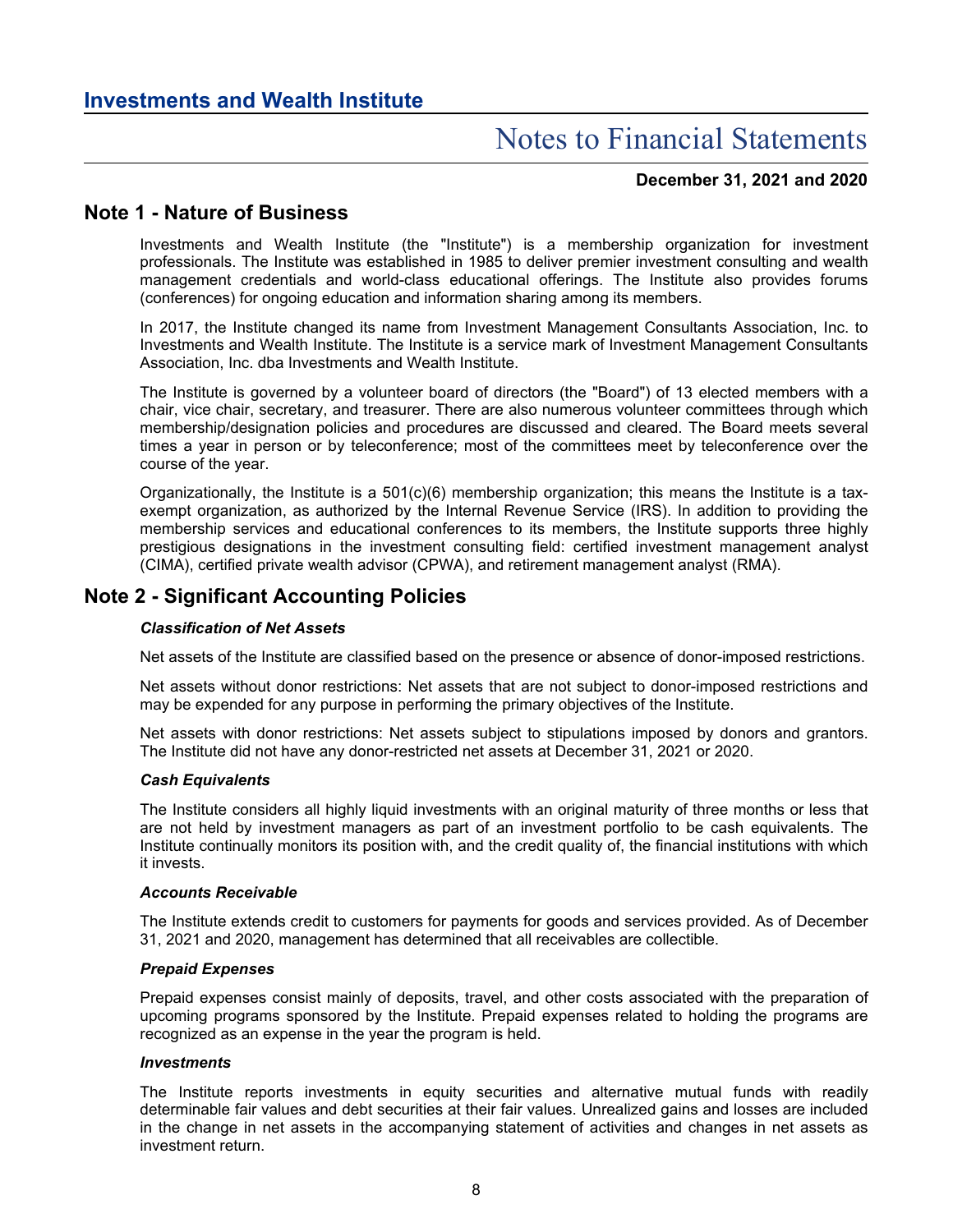#### **December 31, 2021 and 2020**

### **Note 2 - Significant Accounting Policies (Continued)**

The Institute invests in various investments. Investments are exposed to various risks, such as interest rate, market, and credit risks. Due to the level of risk associated with certain investments, it is at least reasonably possible that changes in the values of investments will occur in the near term and that such changes could materially affect the Institute's investment balances and the amounts reported in the financial statements.

#### *Development Costs*

The Institute accounts for costs incurred in the development of system software and online education programs as software research and development costs until the preliminary project stage is completed. Direct costs incurred in the development of software are capitalized once the preliminary project stage is completed, management has committed to funding the project, and completion and use of the software for its intended purpose are probable. The Institute ceases capitalization of development costs once the software has been substantially completed and is ready for its intended use. Software development costs are amortized over their estimated useful lives, generally three to four years. Costs associated with upgrades and enhancements that result in additional functionality are capitalized.

#### *Property and Equipment*

Property and equipment are recorded at cost. The straight-line method is used for computing depreciation. Assets are depreciated over their estimated useful lives, ranging from three to seven years. The Institute capitalizes property and equipment purchases with a cost in excess of \$1,000 and a useful life of one year or greater. The cost of leasehold improvements is amortized over the lesser of the length of the related leases or the estimated useful lives of the assets.

#### *Impairment or Disposal of Long-lived Assets*

The Institute reviews the recoverability of long-lived assets, including equipment and internal-use software, when events or changes in circumstances occur that indicate the carrying value of the asset may not be recoverable. The assessment of possible impairment is based on the ability to recover the carrying value of the asset from the expected future pretax cash flows (undiscounted and without interest charges) of the related operations. If these cash flows are less than the carrying value of such asset, an impairment loss is recognized for the difference between estimated fair value and carrying value. The measurement of impairment requires management to make estimates of these cash flows related to longlived assets, as well as other fair value determinations.

#### *Deferred Rent*

The Institute has entered into a lease that provides for leasehold improvements. Rent expense is recognized on a straight-line basis over the term of the lease. Deferred rent represents the accumulated difference between rent payments and expense recognized.

#### *Revenue Recognition*

The Institute recognizes revenue from contracts with customers as follows:

#### *Certification*

The Institute provides three certifications in the investment consulting field: certified investment management analyst, certified private wealth advisor, and retirement management analyst. The Institute recognizes revenue on certifications at a point in time upon participants completing the required class. Any registrations received in advance are included in deferred revenue. Recertification fees are deferred and recognized monthly over time using the straight-line method over the applicable two-year certification period.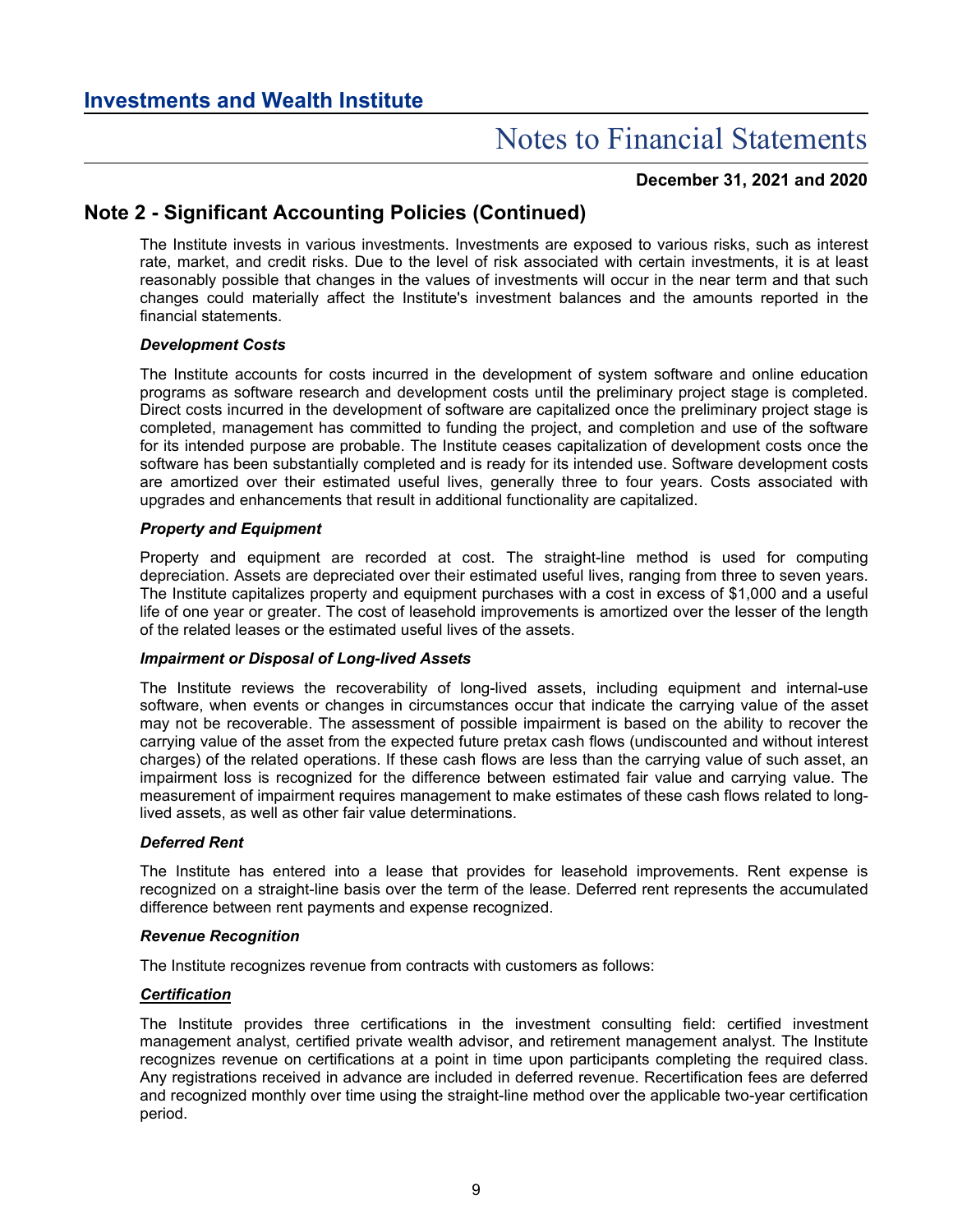**December 31, 2021 and 2020**

### **Note 2 - Significant Accounting Policies (Continued)**

#### *Meetings and Conferences*

Revenue for meetings and conferences is recognized at the point in time when the meeting or conference has occurred. Any amounts received in advance are included in deferred revenue. Revenue related to this is included in professional development on the statement of activities and changes in net assets.

#### *Membership*

Membership dues are charged to members to access information and resources provided by the Institute over a defined membership period. Membership revenue is billed in advance and is deferred and recognized over time using the straight-line method over the membership period as the services are provided.

#### *Education*

The Institute provides in-person and online education courses. Customers are billed upon registration. For in-person classes, the Institute recognizes revenue when the class has been completed, as the time between the start and completion of education courses is trivially short. For online education courses, the Institute recognizes revenue at a point in time when access to the online course platform has been given to the participant. Amounts received in advance are included in deferred revenue. Revenue related to this is included in professional development on the statement of activities and changes in net assets.

#### *Other Information*

As of January 1, 2020, accounts receivable and deferred revenue (contract liabilities) from contracts with customers were \$86,219 and \$7,037,183, respectively.

#### *Functional Allocation of Expenses*

Expenses incurred directly for a program are charged to such program. Certain costs have been allocated between program and support services on several bases and estimates. Certain wages and benefits have been allocated based on time and effort. Supplies, depreciation, telephone, internet, and IT expenses are allocated based on head count. Rent and occupancy expenses are allocated based on square footage.

#### *Certification Growth Strategy*

A five-year \$4,600,000 certification growth strategy was approved in 2020. The strategy is focused growing applications through aggressive sales and marketing efforts, assisting candidates with completing the certification process and delivering premier, quality education with real-world solutions for practitioners. The plan calls for increased spending in the sales staff, international expansion, scholarships, and infrastructure. During the years ended December 31, 2021 and 2020, expenses incurred under this plan were \$891,994 and \$621,329, respectively, resulting in a cumulative investment of \$1,513,323.

#### *Technology Growth Strategy*

During the year ended December 31, 2021, the board of director approved a \$359,500 technology growth plan. The strategy of the technology growth plan is focused on the following: (1) to evolve and integrate existing technology applications with new technology platforms, (2) to better engage the Institute's audiences, (3) mobilize key audiences toward desired activities, and (4) create revenue streams through data-powered offerings. During the year ended December 31, 2021, expenses incurred under this plan were \$318,034.

#### *Income Taxes*

The Institute is a not-for-profit corporation and is exempt from tax under the provisions of Internal Revenue Code Section 501(c)(6).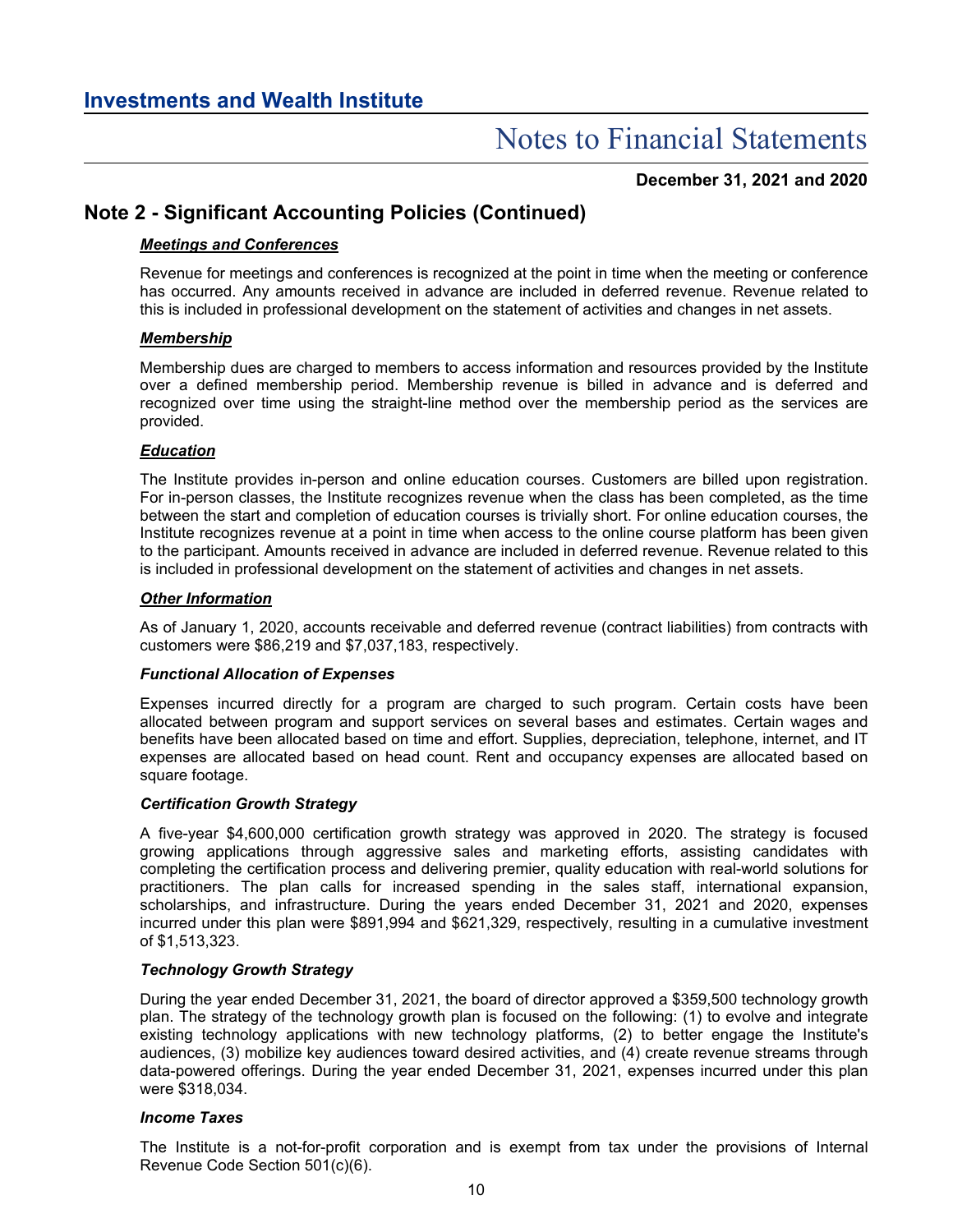**December 31, 2021 and 2020**

## **Note 2 - Significant Accounting Policies (Continued)**

#### *Use of Estimates*

The preparation of financial statements in conformity with generally accepted accounting principles requires management to make estimates and assumptions that affect the reported amounts of assets and liabilities and disclosure of contingent assets and liabilities at the date of the financial statements and the reported amounts of revenue and expenses during the reporting period. Actual results could differ from those estimates.

#### *Credit Risk*

Financial instruments that potentially subject the Institute to concentrations of credit risk consist principally of cash and investments. The Institute places its cash and investment accounts with creditworthy, high-quality financial institutions. Although the market value of investments is subject to fluctuations on a year-to-year basis, management believes that the investment policy is prudent for the long-term welfare of the Institute.

#### *Risks and Uncertainties*

On March 11, 2020, the World Health Organization declared the outbreak of a respiratory disease caused by a new coronavirus pandemic. First identified in late 2019 and now known as COVID-19, the outbreak has impacted millions of individuals worldwide. In response, many countries have implemented measures to combat the outbreak that have impacted global business operations.

The Institute had to cancel various in-person meetings and classes due to government stay-at-home orders. As a result, the Institute either moved many in-person classes and meetings to a virtual platform or postponed them to future dates. This resulted in a decrease in meetings and conference revenue and expenses. Membership and certificate levels were not significantly impacted as a result of the pandemic.

Because of the direct and indirect impacts of the continuing pandemic, the Institute's activities, functional expenses, cash flows, and financial condition could be negatively impacted in the future, but the extent of the impact cannot be reasonably estimated at this time.

#### *Upcoming Accounting Pronouncement*

The Financial Accounting Standards Board (FASB) issued Accounting Standards Update No. 2016-02, *Leases (Topic 842)*, which will supersede the current lease requirements in Accounting Standards Codification (ASC) 840. The ASU requires lessees to recognize a right-of-use asset and related lease liability for all leases, with a limited exception for short-term leases. Leases will be classified as either finance or operating, with the classification affecting the pattern of expense recognition in the statement of operations. Currently, leases are classified as either capital or operating, with only capital leases recognized on the balance sheet. The reporting of lease-related expenses in the statements of operations and cash flows will be generally consistent with the current guidance. The new lease guidance will be effective for the Institute's year ending December 31, 2022 and will be applied using a modified retrospective transition method to either the beginning of the earliest period presented or the beginning of the year of adoption. The Institute is currently evaluating the impact this standard will have on the financial statements related to the operating leases currently disclosed in Note 8.

#### *Reclassification*

Certain 2020 amounts have been reclassified to conform to the 2021 presentation. Meetings and conferences and education classifications have been combined and presented as professional development for both revenue and expenses the 2021 financial statements. There were no changes to the total revenue or expenses previously reported.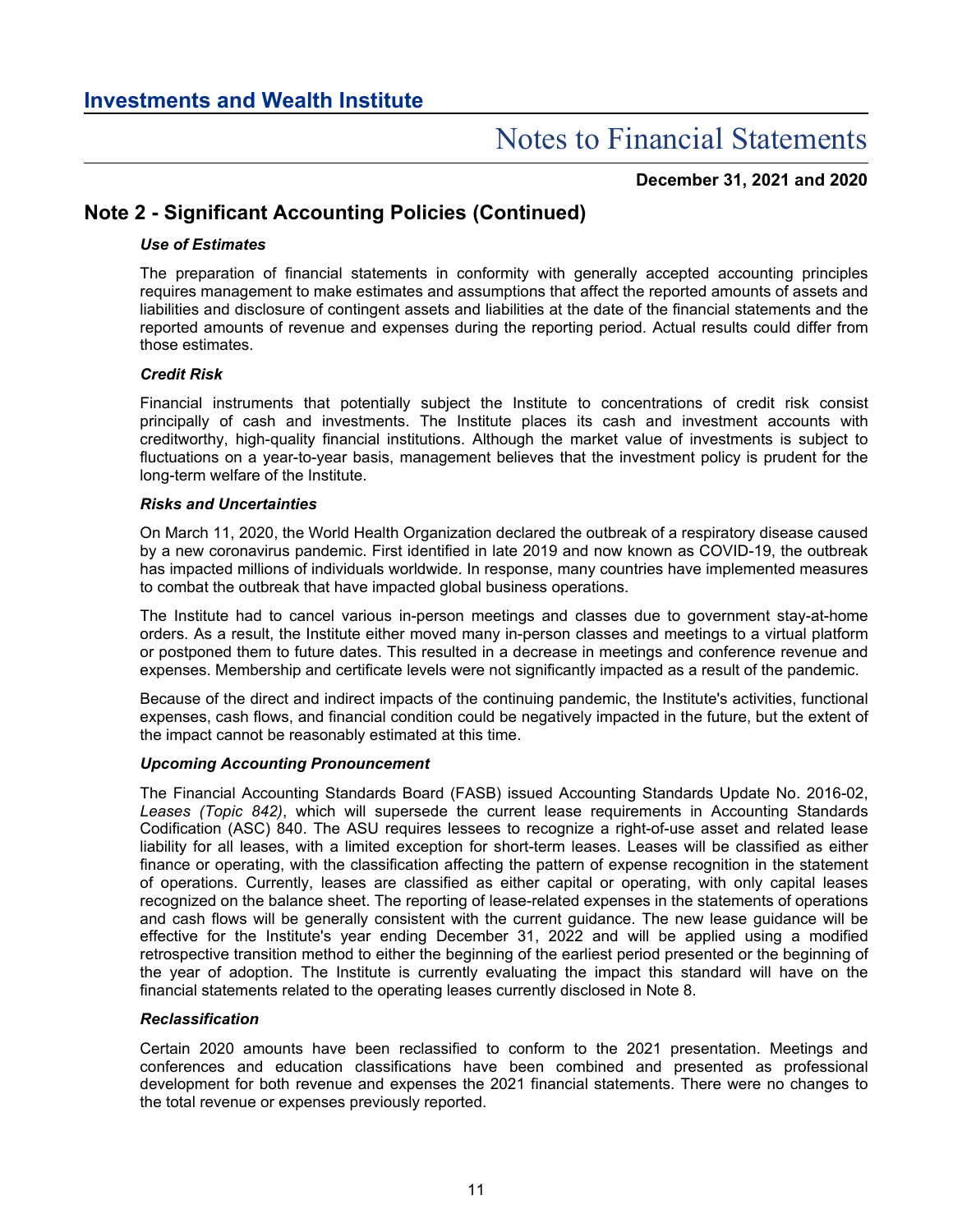**December 31, 2021 and 2020**

### **Note 2 - Significant Accounting Policies (Continued)**

#### *Subsequent Events*

The financial statements and related disclosures include evaluation of events up through and including April 26, 2022, which is the date the financial statements were available to be issued.

### **Note 3 - Liquidity and Availability of Resources**

The Institute's financial assets available within one year of December 31, 2021 and 2020 for general expenditure are as follows:

|                                                                 | 2021                                 | 2020                              |
|-----------------------------------------------------------------|--------------------------------------|-----------------------------------|
| Cash and cash equivalents<br>Accounts receivable<br>Investments | 6,187,412 \$<br>47.919<br>21.417.920 | 4,221,154<br>81,639<br>20,605,088 |
| Total                                                           | 27,653,251 \$                        | 24,907,881                        |

None of the financial assets are subject to donor or other contractual restrictions that make them unavailable for general expenditure within one year of the statement of financial position date. For the years ended December 31, 2021 and 2020, the Institute had a goal to maintain financial assets, which consist of primarily of cash and short-term investments, on hand to meet 60 days of normal operating expenses. The Institute has a policy to structure its financial assets to be available as its general expenditures, liabilities, and other obligations come due. In addition, as part of its liquidity management, the Institute invests cash in excess of daily requirements in various short-term investments, including certificates of deposit and short-term treasury investments.

#### **Note 4 - Fair Value Measurements**

Accounting standards require certain assets and liabilities be reported at fair value in the financial statements and provide a framework for establishing that fair value. The framework for determining fair value is based on a hierarchy that prioritizes the inputs and valuation techniques used to measure fair value. Level 1 inputs are quoted prices in active markets for identical assets, Level 2 inputs are significant other observable inputs, and Level 3 inputs are significant unobservable inputs.

In determining fair value, the Institute utilizes valuation techniques that maximize the use of observable inputs and minimize the use of unobservable inputs to the extent possible, as well as considering counterparty credit risk in its assessment of fair value. These classifications (Levels 1, 2, and 3) are intended to reflect the observability of inputs used in the valuation of investments and are not necessarily an indication of risk or liquidity.

The following is a description of the valuation methodology used for assets measured at fair value:

Mutual funds - Valued at the closing price reported on the active market on which the individual securities are traded

Debt securities - Value is based on price currently available on comparable securities.

Private equity - Valued at net asset value per share as reported by the investment manager as a practical expedient

There have been no changes to the valuation methodology during the years ended December 31, 2021 and 2020.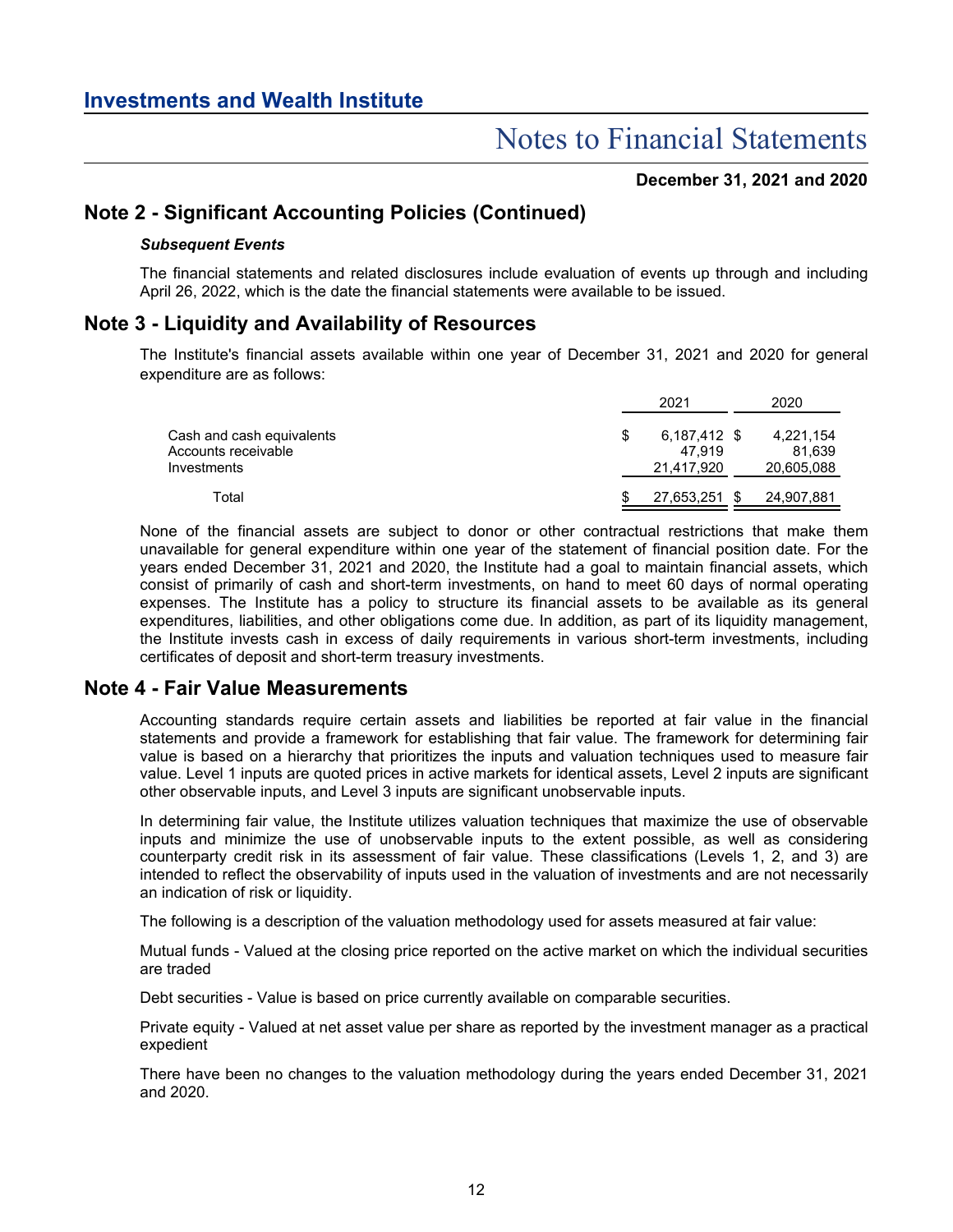**December 31, 2021 and 2020**

## **Note 4 - Fair Value Measurements (Continued)**

The Institute has the following fair value measurements as of December 31, 2021 and 2020:

|                                                                                                                                                                                  | Assets Measured at Fair Value on a Recurring Basis<br>at December 31, 2021 |                                                                                                                                                    |  |                                                        |                                                    |                                                    |    |                                                                            |  |  |
|----------------------------------------------------------------------------------------------------------------------------------------------------------------------------------|----------------------------------------------------------------------------|----------------------------------------------------------------------------------------------------------------------------------------------------|--|--------------------------------------------------------|----------------------------------------------------|----------------------------------------------------|----|----------------------------------------------------------------------------|--|--|
|                                                                                                                                                                                  |                                                                            | Quoted Prices in<br><b>Active Markets</b><br><b>Significant Other</b><br>Observable<br>for Identical<br>Assets<br>Inputs<br>(Level 2)<br>(Level 1) |  |                                                        | Significant<br>Unobservable<br>Inputs<br>(Level 3) | Balance at<br>December 31,<br>2021                 |    |                                                                            |  |  |
| Fixed-income mutual funds<br>Debt securities<br>Domestic equity mutual funds<br>Foreign equity mutual funds<br>Absolute return mutual funds<br>Tangible/Alternative mutual funds | \$                                                                         | 1,848,261 \$<br>6,074,788<br>4,700,015<br>2,096,454<br>1,794,445                                                                                   |  | 3,788,854                                              | \$                                                 |                                                    | \$ | 1,848,261<br>3,788,854<br>6,074,788<br>4,700,015<br>2,096,454<br>1,794,445 |  |  |
| Total                                                                                                                                                                            | \$                                                                         | 16,513,963 \$                                                                                                                                      |  | 3,788,854                                              | - \$                                               |                                                    |    | 20,302,817                                                                 |  |  |
| Investments measured at NAV                                                                                                                                                      |                                                                            |                                                                                                                                                    |  |                                                        |                                                    |                                                    |    | 1,071,171                                                                  |  |  |
| Total assets                                                                                                                                                                     |                                                                            |                                                                                                                                                    |  |                                                        |                                                    |                                                    |    | 21,373,988                                                                 |  |  |
|                                                                                                                                                                                  |                                                                            |                                                                                                                                                    |  |                                                        |                                                    |                                                    |    |                                                                            |  |  |
|                                                                                                                                                                                  |                                                                            |                                                                                                                                                    |  | at December 31, 2020                                   |                                                    | Assets Measured at Fair Value on a Recurring Basis |    |                                                                            |  |  |
|                                                                                                                                                                                  |                                                                            | Quoted Prices in<br><b>Active Markets</b><br>for Identical<br>Assets<br>(Level 1)                                                                  |  | Significant Other<br>Observable<br>Inputs<br>(Level 2) |                                                    | Significant<br>Unobservable<br>Inputs<br>(Level 3) |    | Balance at<br>December 31,<br>2020                                         |  |  |
| Fixed-income mutual funds<br>Debt securities<br>Domestic equity mutual funds<br>Foreign equity mutual funds<br>Absolute return mutual funds<br>Tangible/Alternative mutual funds | \$                                                                         | 1,713,517 \$<br>5,856,740<br>5,019,296<br>1,873,354<br>1,529,759                                                                                   |  | 3,802,203                                              | \$                                                 |                                                    | \$ | 1,713,517<br>3,802,203<br>5,856,740<br>5,019,296<br>1,873,354<br>1,529,759 |  |  |
| Total                                                                                                                                                                            | \$                                                                         | 15,992,666 \$                                                                                                                                      |  | 3,802,203 \$                                           |                                                    |                                                    |    | 19,794,869                                                                 |  |  |
| Investments measured at NAV                                                                                                                                                      |                                                                            |                                                                                                                                                    |  |                                                        |                                                    |                                                    |    | 766,220                                                                    |  |  |

Cash and cash equivalents in the amount of \$43,932 and \$43,999 as of December 31, 2021 and 2020, respectively, are included in investments but are not subject to fair value reporting and, therefore, are not included in the table above.

#### *Investments in Entities that Calculate Net Asset Value per Share*

The Institute holds shares or interests in investment companies at year end where the fair value of the investment held is estimated based on net asset value per share (or its equivalent) of the investment company.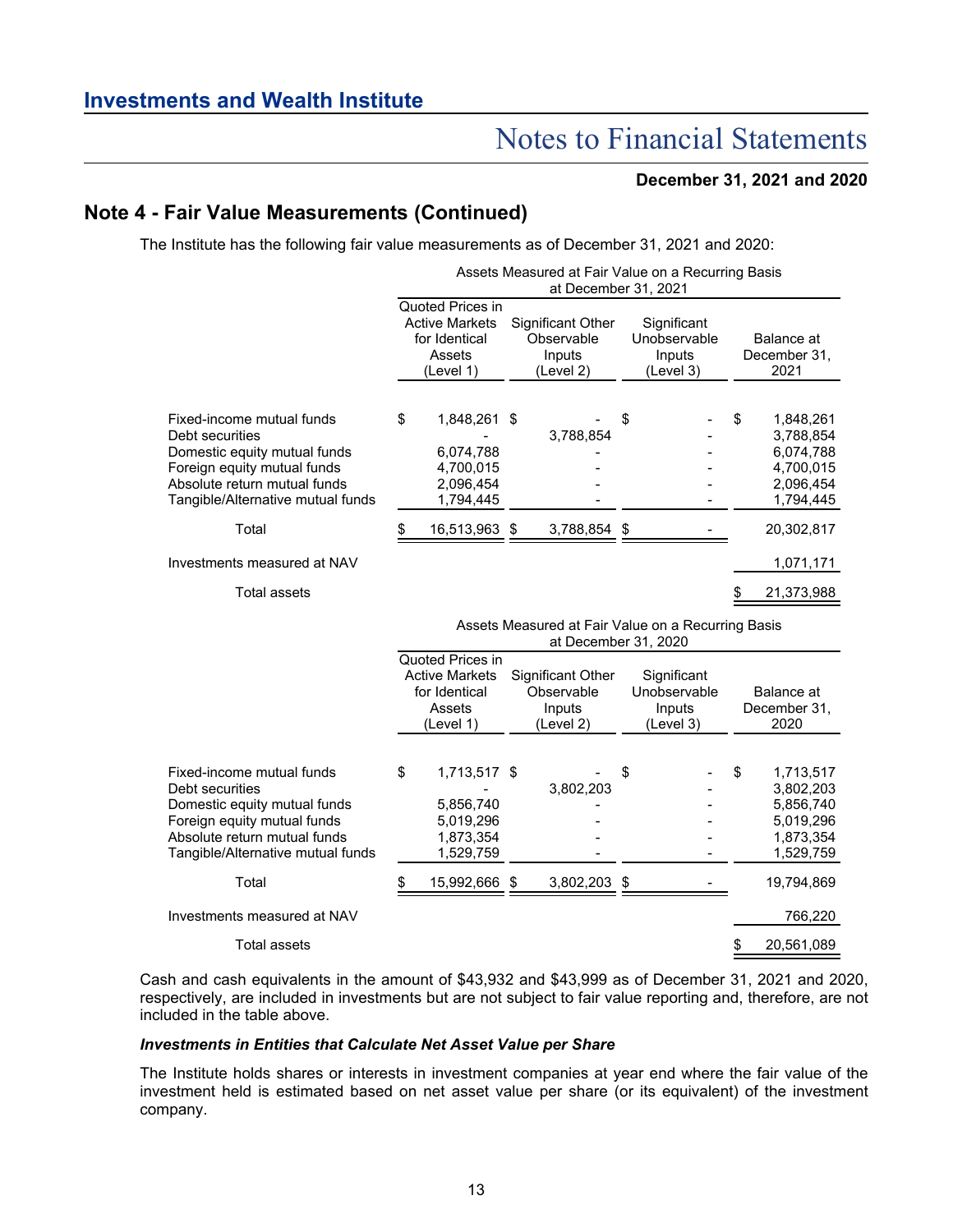#### **December 31, 2021 and 2020**

2021 2020

### **Note 4 - Fair Value Measurements (Continued)**

The Institute invested in a private equity fund that is valued at net asset value per share. The objective of this private equity fund is to invest in platform investments in fragmented sectors capitalizing on macrotrends of growth in technology-related products and services to continue to generate attractive returns. There are no unfunded commitments for this investment as of December 31, 2021. The fund can be redeemed with a redemption notice period of 60 days once a quarter or at the discretion of the fund's board.

Investment return in the statement of activities and changes in net assets consists of the following:

|                                                                      |     | 2021                               | 2020                            |
|----------------------------------------------------------------------|-----|------------------------------------|---------------------------------|
| Dividends and interest<br>Net realized gains<br>Net unrealized gains | \$. | 386.321 \$<br>483.292<br>1,681,061 | 473,378<br>666.221<br>1,435,219 |
| Total                                                                |     | 2,550,674                          | 2,574,818                       |

### **Note 5 - Property and Equipment**

Property and equipment are summarized as follows:

|                                                 | 2021                                   |      | 2020                          |
|-------------------------------------------------|----------------------------------------|------|-------------------------------|
| Equipment<br>Software<br>Leasehold improvements | \$<br>618,551 \$<br>130,913<br>307,316 |      | 507,189<br>130,913<br>307,316 |
| Total                                           | 1,056,780                              |      | 945.418                       |
| Less accumulated depreciation                   | 831,033                                |      | 810,863                       |
| Total                                           | \$<br>225,747                          | - \$ | 134,555                       |

Depreciation expense for 2021 and 2020 was \$112,784 and \$70,739, respectively.

### **Note 6 - Development Costs**

Development costs of the Institute at December 31, 2021 and 2020 are summarized as follows:

| Software development                   | \$<br>1,181,301 \$ | 1,024,833   |
|----------------------------------------|--------------------|-------------|
| <b>RMA</b>                             | 494.666            | 626.266     |
| Website/Data manager                   | 486.892            | 485,093     |
| Online education                       | 186.149            | 186,149     |
| Advisor search                         | 162,750            |             |
| <b>CPWA</b>                            |                    | 10,600      |
| Resource development center            | 66,750             | 66,750      |
| Applied behavioral finance development | 43.869             | 43.869      |
| <b>IHOP</b> development                | 20.100             | 20,100      |
| Wealth program                         | 32.950             |             |
| Endowments and foundation              | 17,177             | 17.177      |
| Less accumulated amortization          | (1,803,068)        | (1,674,642) |
| Total development costs                | 889.536            | 806.195     |
|                                        |                    |             |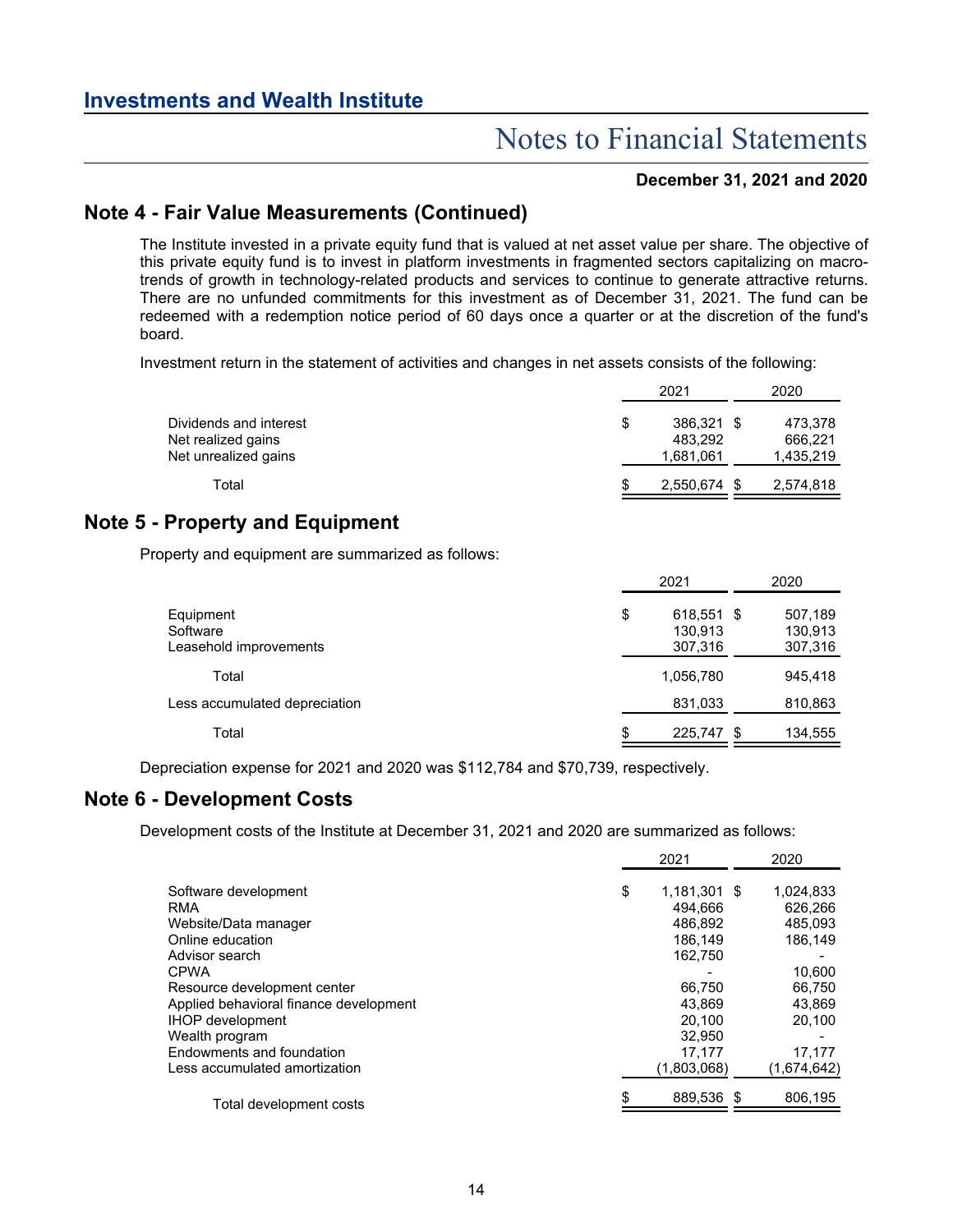#### **December 31, 2021 and 2020**

## **Note 6 - Development Costs (Continued)**

Amortization expense for the years ended December 31, 2021 and 2020 was \$266,626 and \$291,422, respectively.

During 2021 and 2020, the Institute determined that, based on estimated future cash flows, the carrying amount of certain customer lists relating to RMA exceeded their fair value by \$4,000 and \$28,667, respectively; accordingly, an impairment loss of that amount was recognized and is included in 2021 and 2020 program services expenses.

### **Note 7 - Deferred Revenue**

The following is the detail of deferred revenue:

|                         | 2021               | 2020      |
|-------------------------|--------------------|-----------|
| Membership              | \$<br>2.546.782 \$ | 2,838,752 |
| CPWA certification      | 2,638,404          | 2,453,124 |
| CIMA certification      | 1,837,998          | 1,331,461 |
| Conference registration | 227.274            | 127.613   |
| RMA certification       | 182.313            | 105,025   |
| Other                   | 722.344            | 289,276   |
| Total                   | \$<br>8,155,115 \$ | 7,145,251 |

### **Note 8 - Operating Leases**

The Institute is obligated under operating leases primarily for office space and equipment, expiring at various dates through 2029. The leases require the Institute to pay taxes, insurance, utilities, and maintenance costs. Total rent expense under these leases was \$426,266 and \$428,072 for 2021 and 2020, respectively.

Future minimum annual commitments under these operating leases are as follows:

| <b>Years Ending</b><br>December 31                 | Amount |                                                                  |  |  |  |  |
|----------------------------------------------------|--------|------------------------------------------------------------------|--|--|--|--|
| 2022<br>2023<br>2024<br>2025<br>2026<br>Thereafter | \$     | 158,015<br>358.415<br>363.431<br>368,870<br>374,970<br>1,041,490 |  |  |  |  |
| Total                                              |        | 2,665,191                                                        |  |  |  |  |

### **Note 9 - Commitments on Conference Contracts**

The Institute has entered into contracts with facilities and vendors for classes and conferences to be held at various times through 2022. As part of the contracts, the Institute has guaranteed a certain level of rooms and food and beverage revenue for the vendors/facilities. The amounts are subject to cancellation policies with each party. The anticipated costs associated with the future events are approximately \$1,832,145 and \$837,000 at December 31, 2021 and 2020, respectively.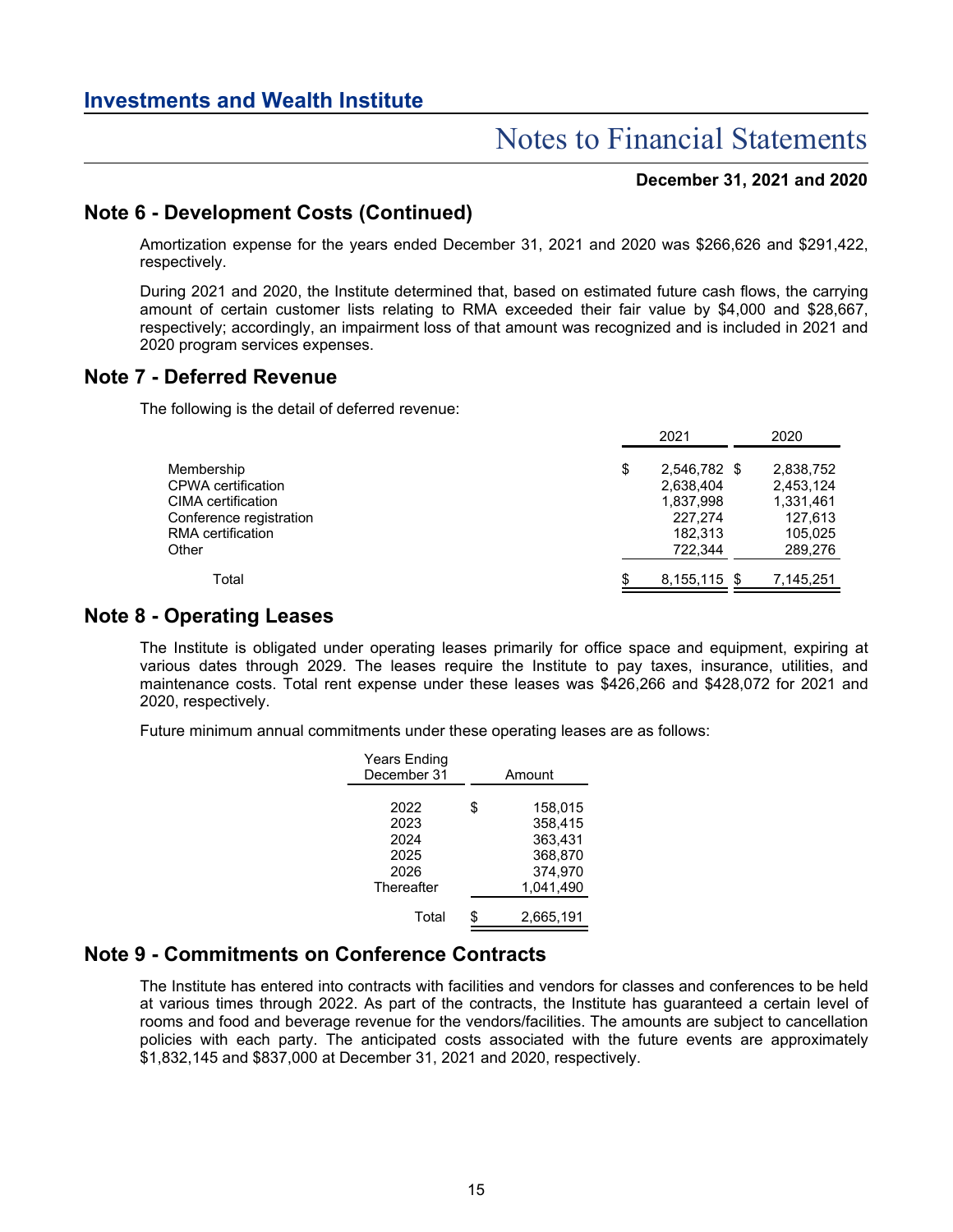#### **December 31, 2021 and 2020**

### **Note 10 - Retirement Plans**

#### *Profit-sharing Plan*

The Institute sponsors a profit-sharing retirement plan (the "Plan") under Section 401 of the Internal Revenue Code (IRC) for all full-time and part-time employees who work over 1,000 hours in any given year and are at least 21 years of age after 90 days of employment. The Plan is nondiscretionary, and the Institute contributes on a yearly basis, as defined in the plan document. Employees vest on a five-year graded vesting schedule in employer nondiscretionary contributions. Contributions to the Plan totaled \$159,940 and \$157,729 for the years ended December 31, 2021 and 2020, respectively.

#### *401(k) and Safe Harbor Plans*

The Institute sponsors a retirement savings plan that allows employees to make contributions by salary reduction pursuant to Section 401(k) of the IRC. Employees are eligible for matching contributions up to 3 percent once they meet the eligibility requirements. Employees vest in matching contributions on a fiveyear graded vesting schedule. The Institute also regularly contributes 3 percent of the employees' eligible compensation under the safe harbor provision of the retirement savings plan. Upon eligibility, employees are immediately vested under this provision of the retirement savings plan. Total contributions to both plans totaled \$223,008 and \$204,390 for the years ended December 31, 2021 and 2020, respectively.

#### *Cash Balance Defined Benefit Plan*

As of January 1, 2017, the Institute formed a noncontributory defined cash balance benefit plan (the "noncontributory plan") covering all employees who have attained the age of 21 and have completed three months of service. The Institute will make contributions to the noncontributory plan based on either a percentage of compensation or other fixed amounts, as defined in the plan document. Under the noncontributory plan, employees are guaranteed a 5 percent annual investment return on contributions made to the noncontributory plan.

As of December 31, 2021, the plan assets and projected benefit obligation were approximately \$517,000 and \$613,000, respectively, resulting in a net benefit obligation of approximately \$96,000. As of December 31, 2021, the Institute accrued a contribution payable to the noncontributory plan of \$133,959. The projected benefit obligation at December 31, 2021 was calculated using assumptions, including a long-term rate of return and discount rates of 5 percent.

As of December 31, 2020, the plan assets and projected benefit obligation were approximately \$533,000 and \$510,230, respectively, resulting in a net asset of approximately \$23,000. As of December 31, 2020, the Institute accrued a contribution to the noncontributory plan of \$0. The projected benefit obligation at December 31, 2020 was calculated using assumptions, including a long-term rate of return and discount rates of 5 percent.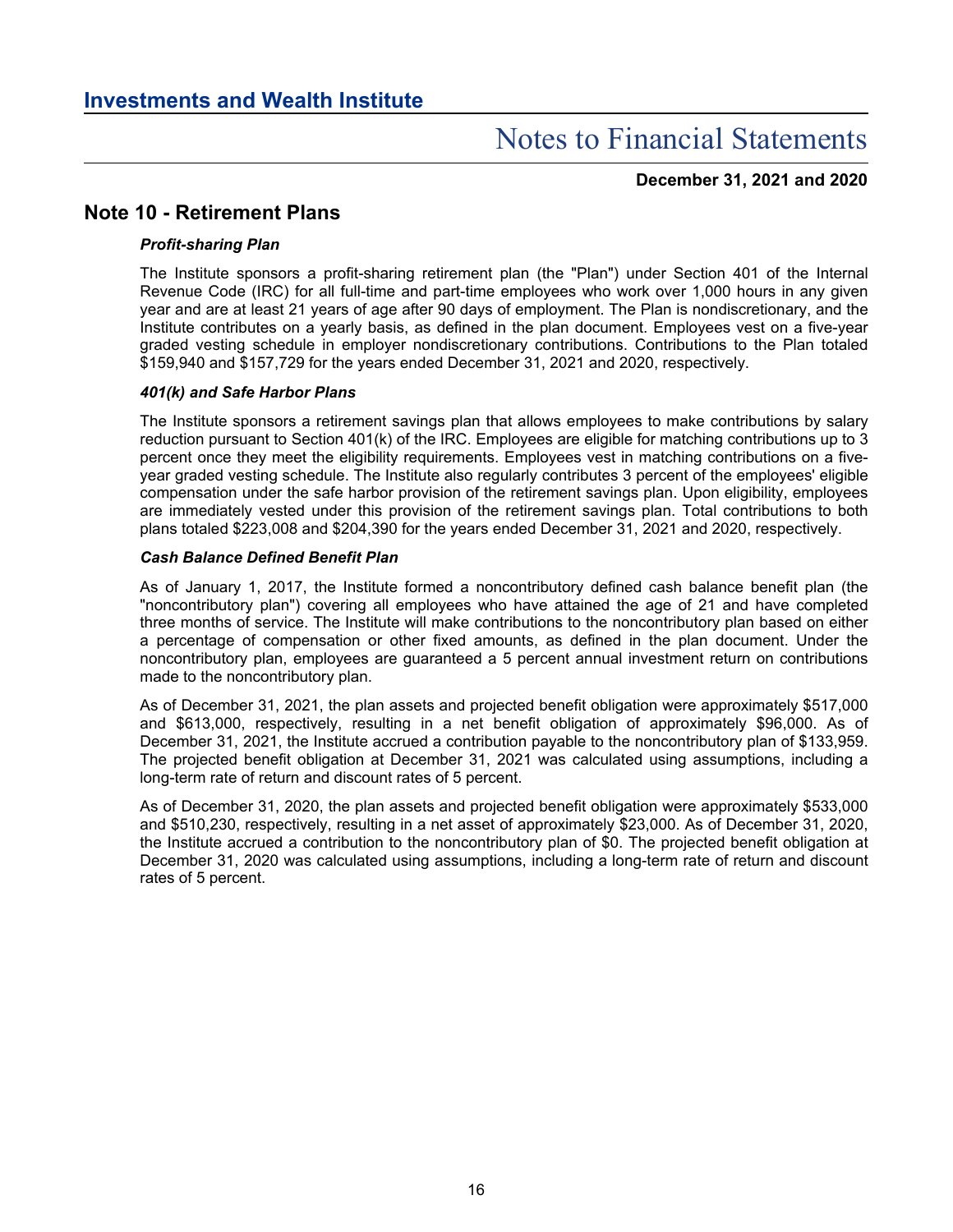

**Plante & Moran, PLLC** Suite 600 8181 E. Tufts Avenue Denver, CO 80237 Tel: 303.740.9400 Fax: 303.740.9009 plantemoran.com

#### **Independent Auditor's Report on Supplemental Information**

To the Board of Directors Investments and Wealth Institute

We have audited the financial statements of Investments and Wealth Institute as of and for the years ended December 31, 2021 and 2020 and have issued our report thereon dated April 26, 2022, which contained an unmodified opinion on those financial statements. Our audits were performed for the purpose of forming an opinion on the financial statements as a whole. The schedule of revenue and expenses - budget to actual is presented for the purpose of additional analysis and is not a required part of the financial statements. Such information is the responsibility of management and was derived from, and relates directly to, the underlying accounting and other records used to prepare the financial statements. Except for the portion marked "unaudited," the information has been subjected to the auditing procedures applied in the audits of the financial statements and certain additional procedures, including comparing and reconciling such information directly to the underlying accounting and other records used to prepare the financial statements or to the financial statements themselves, and other additional procedures in accordance with auditing standards generally accepted in the United States of America. In our opinion, the information is fairly stated in all material respects in relation to the financial statements as a whole.

Plante & Moren, PLLC

April 26, 2022

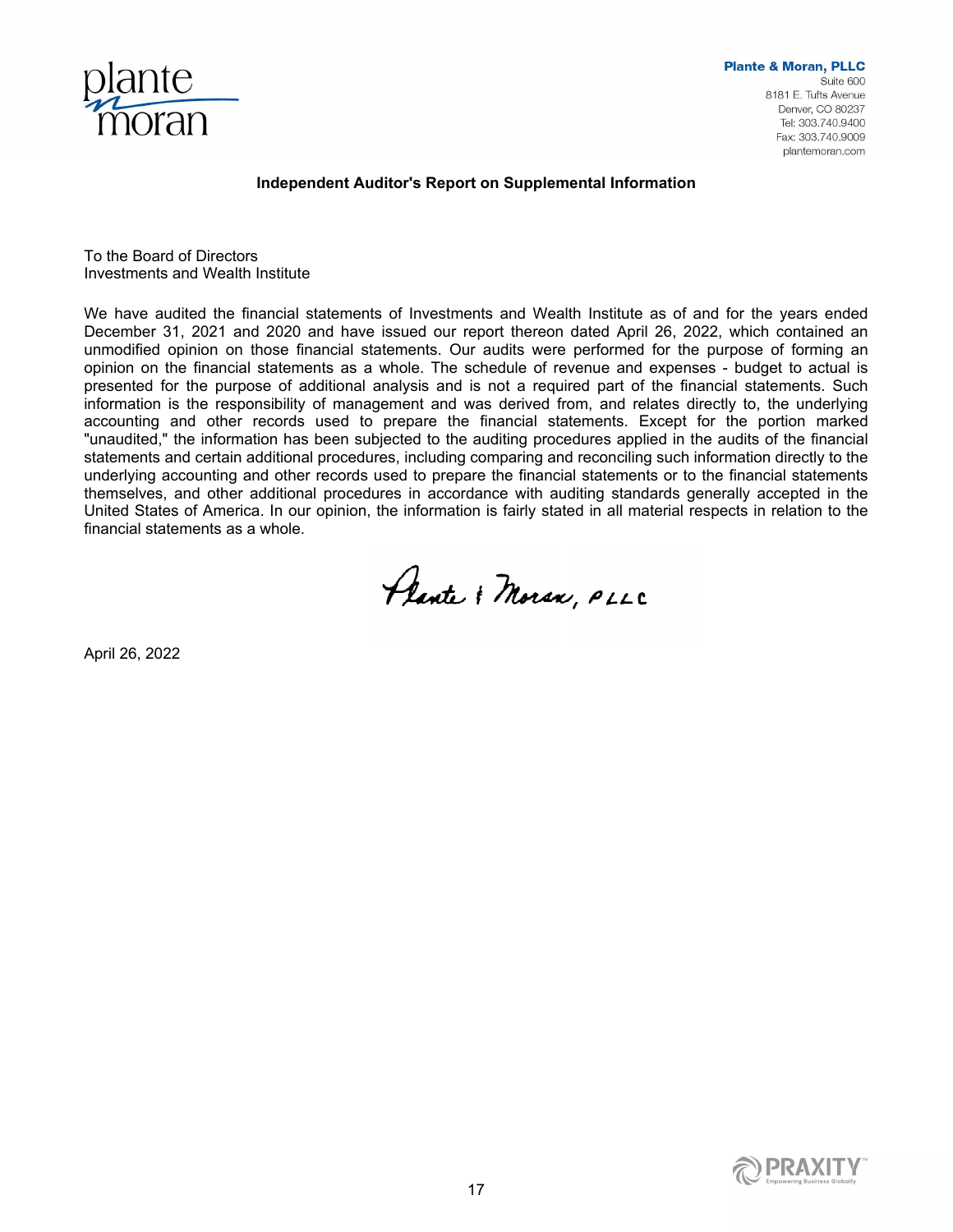# Schedule of Revenue and Expenses - Budget to Actual

## **Year Ended December 31, 2021**

|                                                                                                                                      | Actual |                                            |    | <b>Budget</b>                             | Variance                                   |  |
|--------------------------------------------------------------------------------------------------------------------------------------|--------|--------------------------------------------|----|-------------------------------------------|--------------------------------------------|--|
|                                                                                                                                      |        |                                            |    |                                           |                                            |  |
| <b>Revenue, Gains, and Other Support</b><br>Certification<br>Professional development                                                | \$     | 6,245,769 \$<br>2,930,715                  |    | 6,850,524 \$<br>3,011,565                 | (604, 755)<br>(80, 850)<br>10,064          |  |
| Membership                                                                                                                           |        | 3,368,504                                  |    | 3,358,440                                 |                                            |  |
| Total revenue, gains, and other support                                                                                              |        | 12,544,988                                 |    | 13,220,529                                | (675, 541)                                 |  |
| <b>Expenses</b><br>Certification<br>Professional development<br>Membership                                                           |        | 4,668,304<br>2,358,717<br>1,373,870        |    | 5,228,105<br>2,904,496<br>2,327,439       | (559, 801)<br>(545, 779)<br>(953, 569)     |  |
| Total program services                                                                                                               |        | 8,400,891                                  |    | 10,460,040                                | (2,059,149)                                |  |
| Support services:<br>Management and general<br>Membership development<br>Certification growth strategy<br>Technology growth strategy |        | 2,886,403<br>678,297<br>891,994<br>318,034 |    | 2,630,488<br>78,648<br>713,403<br>359,500 | 255,915<br>599,649<br>178,591<br>(41, 466) |  |
| Total support services                                                                                                               |        | 4,774,728                                  |    | 3,782,039                                 | 992,689                                    |  |
| Total expenses                                                                                                                       |        | 13,175,619                                 |    | 14,242,079                                | (1,066,460)                                |  |
| Decrease in Net Assets - Before investment return                                                                                    |        | (630, 631)                                 |    | (1,021,550)                               | 390,919                                    |  |
| <b>Investment Return</b>                                                                                                             |        | 2,550,674                                  |    | 315,000                                   | 2,235,674                                  |  |
| <b>Change in Net Assets</b>                                                                                                          |        | 1,920,043                                  | -S | (706,550) \$                              | 2,626,593                                  |  |